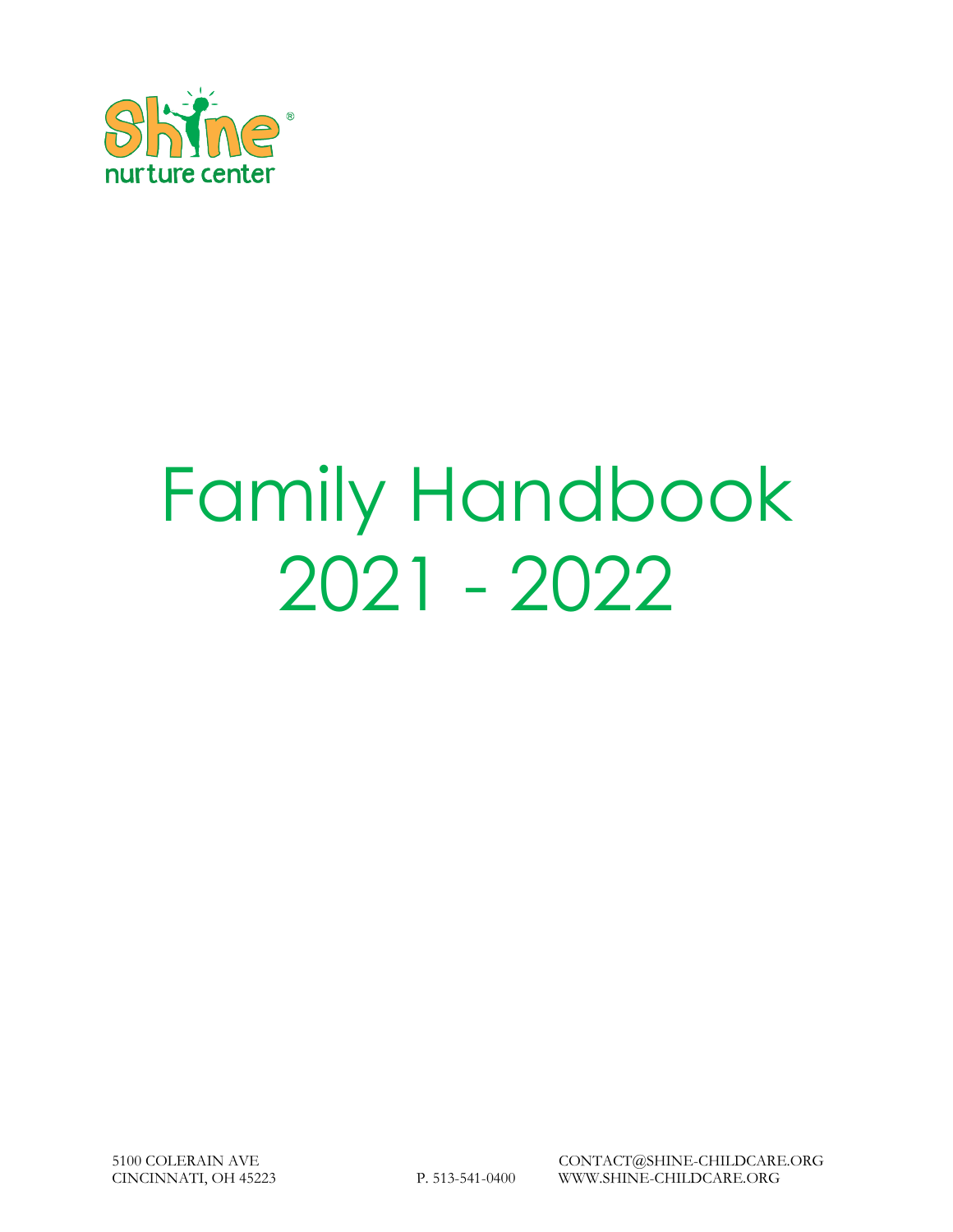# **Table of Contents**

| Ι.   |  |
|------|--|
|      |  |
|      |  |
|      |  |
| II.  |  |
|      |  |
|      |  |
| III. |  |
|      |  |
|      |  |
|      |  |
|      |  |
|      |  |
|      |  |
|      |  |
|      |  |
|      |  |
|      |  |
| IV.  |  |
|      |  |
|      |  |
|      |  |
|      |  |
|      |  |
|      |  |
| V.   |  |
|      |  |
|      |  |
|      |  |
|      |  |
|      |  |
|      |  |
| VI.  |  |
|      |  |
|      |  |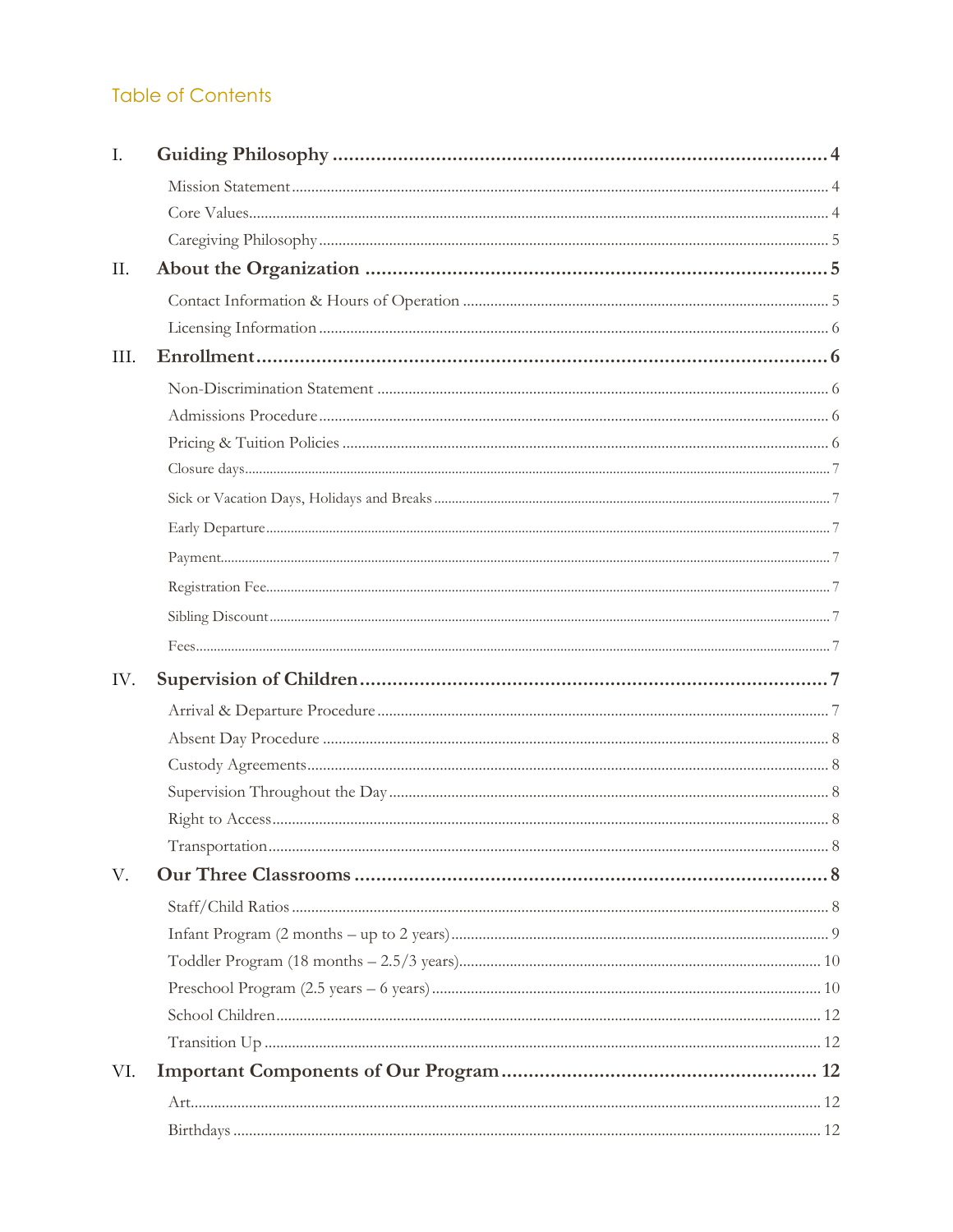| VII. |  |
|------|--|
|      |  |
|      |  |
|      |  |
|      |  |
|      |  |
|      |  |
|      |  |
|      |  |
|      |  |
|      |  |
|      |  |
|      |  |
| IX.  |  |
|      |  |
|      |  |
|      |  |
|      |  |
|      |  |
| Х.   |  |
|      |  |
|      |  |
|      |  |
|      |  |
| XI.  |  |
|      |  |
|      |  |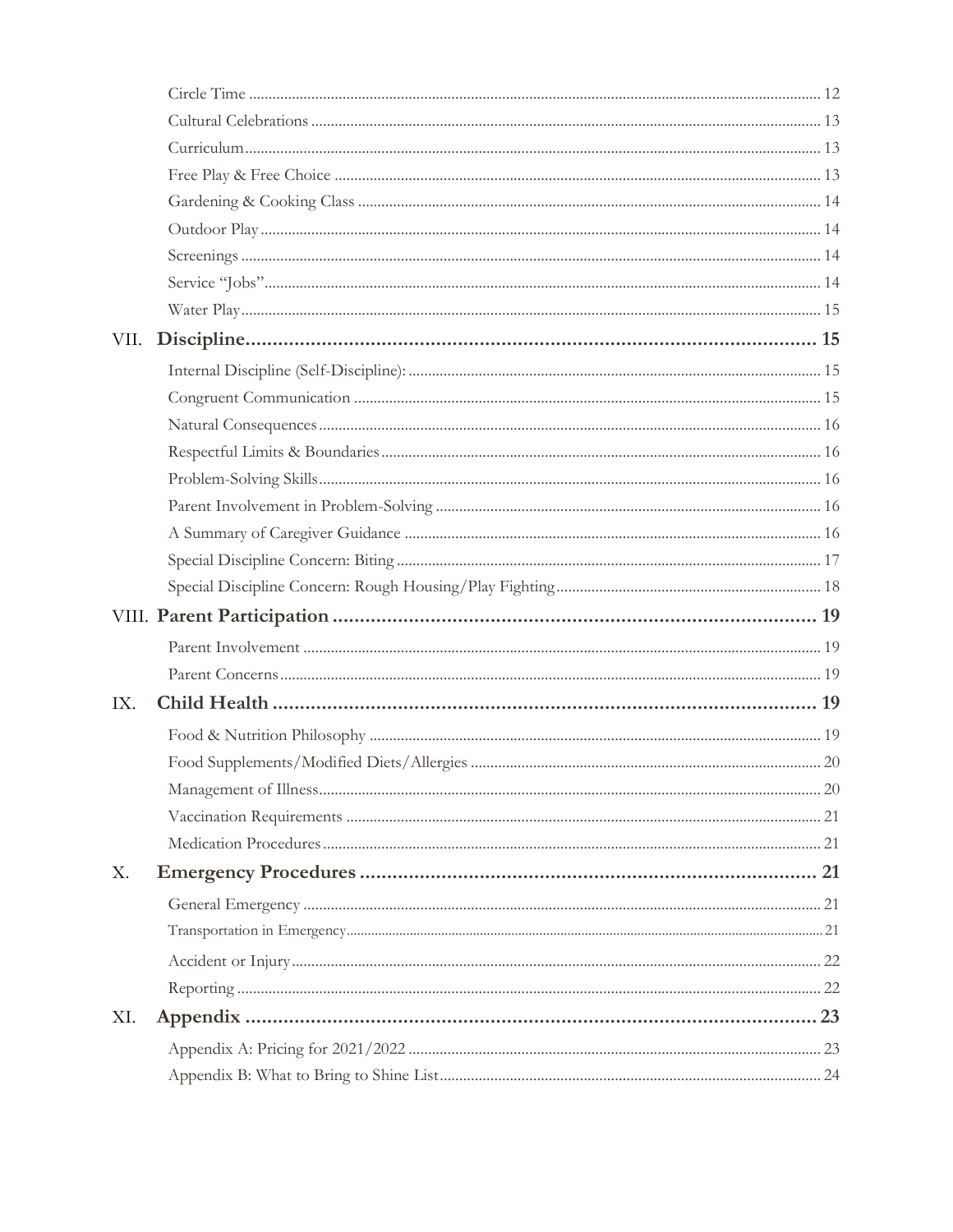"CHILDREN ARE NOT THINGS TO BE MOLDED, BUT ARE PEOPLE TO BE UNFOLDED."

"CHILDHOOD IS NOT A RACE TO SEE HOW QUICKLY A CHILD CAN READ, WRITE, AND COUNT. IT IS A SMALL WINDOW OF TIME TO LEARN AND DEVELOP AT THE PACE THAT IS RIGHT FOR EACH INDIVIDUAL CHILD."

Magda Gerber

"FORGET NOT THAT THE EARTH DELIGHTS TO FEEL YOUR BARE FEET AND THE WINDS LONG TO PLAY WITH YOUR HAIR."

Kahlil Gibran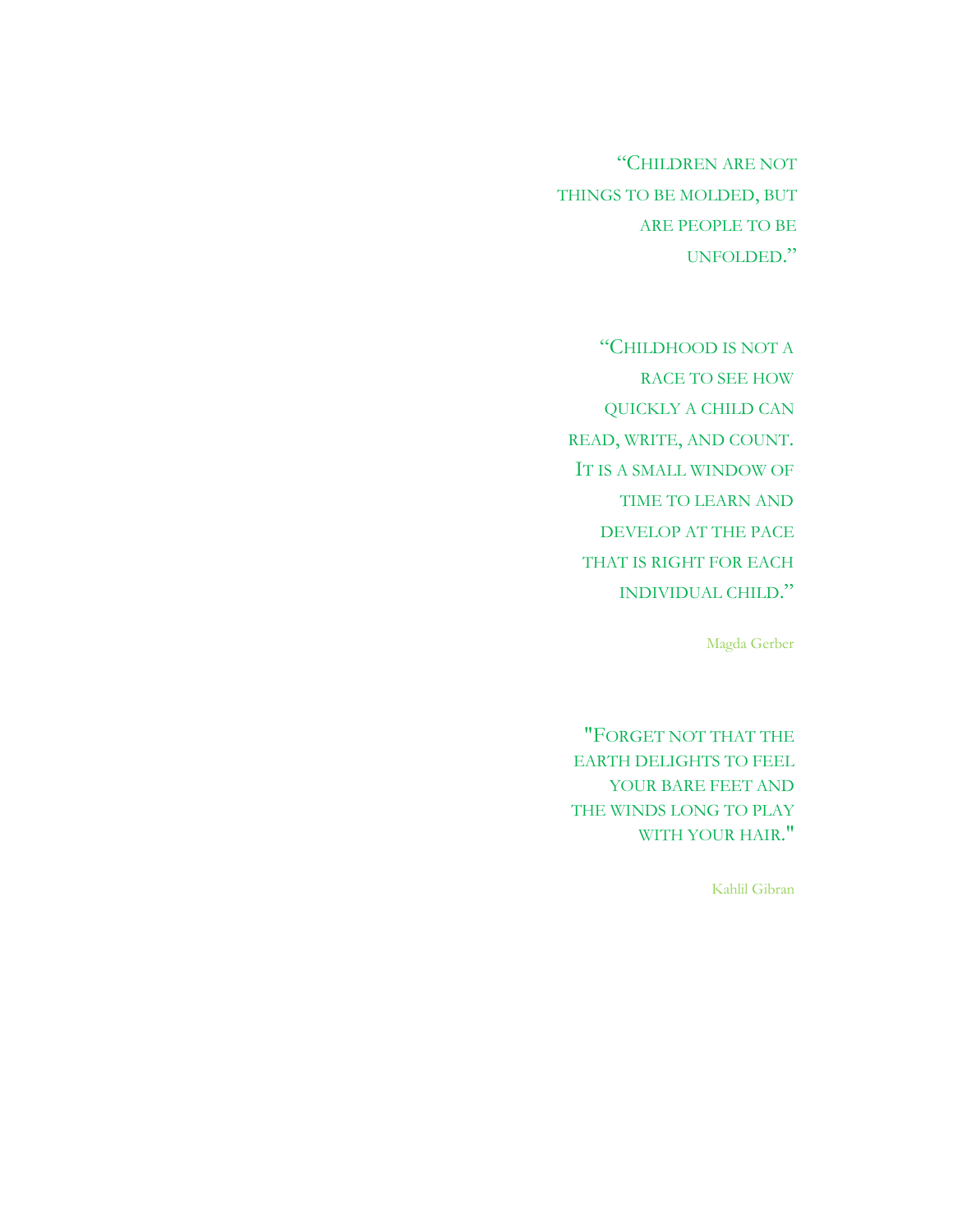# <span id="page-4-0"></span>Guiding Philosophy

# <span id="page-4-1"></span>**Mission Statement**

Shine is a Nurture Center which provides a healthy space and value-based care for the nourishment and growth of young children, ages 2 months to 6 years, while they are away from their parents.

# <span id="page-4-2"></span>**Core Values**

#### **Whole Child Care**

For us, "holistic" is not just marketing gimmick. We are really committed to providing a safe space for children to explore, grow, and learn as a whole person. There is more to health than a lack of illness, and true wellness requires nutritious, wholesome food, movement and exercise, fresh air, rest, peace, and communion with nature. Shine is also a space for learning about thoughts, feelings, and communication, as well as social development such as friendship-making, setting boundaries, and conflict resolution.

#### **Respect for Nature**

Our facility is nestled into a cove of Mount Airy Forest. The plants, trees, birds, bugs, and other wildlife provide the perfect backdrop for learning about nature. Children spend time each day playing in the large, fenced-in outdoor play spaces, go hiking in the woods in our back yard, and are allowed to get dirty when they play. Because we believe it is important for children to know where food comes from, we garden on-site. We follow nature-based lessons, and our days and calendars align with natural circadian and seasonal rhythms. As much as possible, toys, works, and playground equipment are made from nature-based materials, minimizing plastics, cheap materials that break quickly, and non-biodegradable materials. Our goal is to become the most sustainable child care center in Cincinnati.

#### **Nurturing Care**

Shine adheres to nurturing, developmentally-appropriate care and guidance. We have low ratios so we can provide attachment-based care with close comfort as needed, while also fostering independence and autonomy as the children grow and develop. Low ratios allow us to spend quality time with each child. Like tending a garden, teachers pay close attention to each child - nurturing them, providing an environment that allows them develop at their own pace, removing obstacles, and giving them space in which to grow. Awareness, mindfulness, expression of feelings, empathy for others, boundary setting, and conflict resolution skills are at the core of our program.

#### **Child-led Learning**

We believe that children are active learners and have an intrinsic motivation to learn. Child-led learning does not mean that children are in charge; rather, it means that children get to choose how to spend their time within a prepared and structured environment. Teachers are responsible for creating a stimulating and appropriate classroom environment that allows each child to thrive. Children are allowed to take the lead on what they would like to work on each day, learn at their own pace, and focus on skills that are of interest to them. Teachers are trained to observe the needs and interests of the children, to be patient and allow children to struggle with new tasks, and never force inappropriate academics or curriculum on children.

#### **Community-based Environment**

Shine is a community-based environment and we value the inclusion of families and the larger Cincinnati and nature-based communities. Communication with parents is always open and we try to foster relationships among Shine families. We visit and support other nature-based schools, actively work together with them to get more kids into nature-based programming, and love providing activities that allow the community to gather together as a whole. Additionally, we prioritize our employees as respected members of the community, support their growth, development and training, are committed to working hours that allow for a good quality of life for employees, and pay them well, as we view our employees as our most important asset.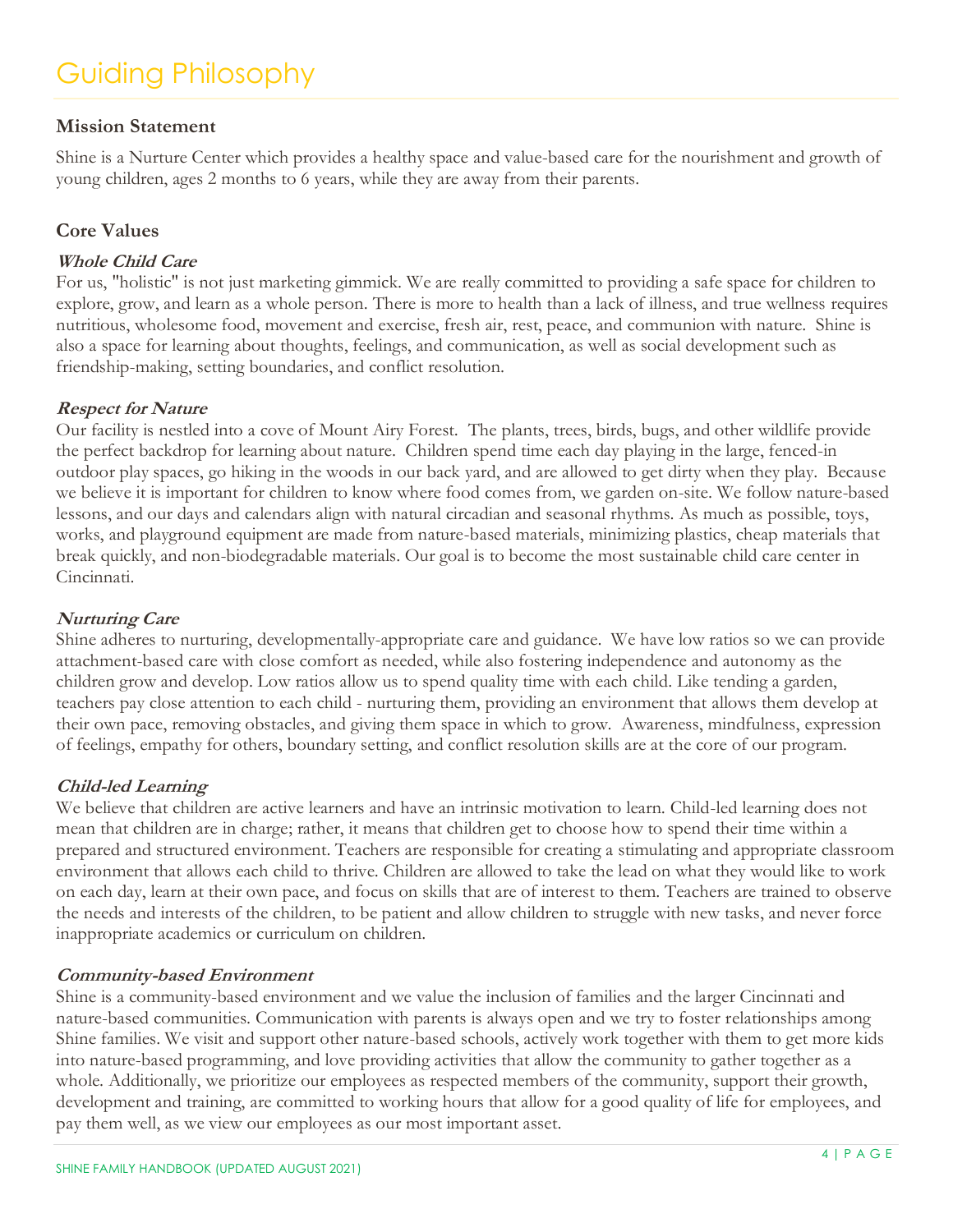# <span id="page-5-0"></span>**Caregiving Philosophy**

At Shine, the role of the teacher or caregiver can be boiled down to three central tasks:

- 1. To Protect
- 2. To Connect and Respect
- 3. To Teach

The ordering of these tasks is purposeful and important. We believe that a loving teacher would not be enough if the environment was dangerous and that teaching cannot happen outside of a loving and respectful relationship.

# <span id="page-5-1"></span>About the Organization

## <span id="page-5-2"></span>**Contact Information & Hours of Operation**

We are proudly located in Mount Airy and our private property is surrounded by land owned by the Cincinnati Parks District.

Address:

5100 Colerain Ave Cincinnati, OH 45223 Phone: 513-541-0400 Email: contact@shine-childcare.org Admin at [contact@shine-childcare.org](mailto:contact@shine-childcare.org) (or via Brightwheel message) Katie McGoron at [kmcgoron@mykolab.ch](mailto:kmcgoron@mykolab.ch)

#### Hours of Operation:

Monday – Friday: 8:00 a.m. – 4:30 a.m. Preschool drop-off: 8:00 a.m. – 8:20 a.m. Infant & Toddler drop-off: 8:20 a.m. – 8:40 a.m. Preschool pick-up: 4:00 p.m. – 4:20 p.m. Infant & Toddler pick-up: 4:20 p.m. – 4:40 p.m. We follow an academic calendar year, running mid-August through July.

#### **Closings:**

Please see attached Academic Calendar for Specific Dates. Breaks: **Winter Break** – 1-2 weeks encompassing Christmas Day and New Year's Day **Spring Break** – 1 week that coincides with Cincinnati Public Schools' Spring Break **Summer Break** – 2.5 weeks, beginning the end of July or early August to mid-August Holidays: **Labor Day Veteran's Day Thanksgiving Day and the Friday after Thanksgiving Martin Luther King Jr. Day President's Day Memorial Day Independence Day** \*(if the holiday occurs on a weekend we will be closed Friday or Monday) Teacher In-Services: **2 teacher in-service days each year** – usually a Monday or Tuesday in October and in April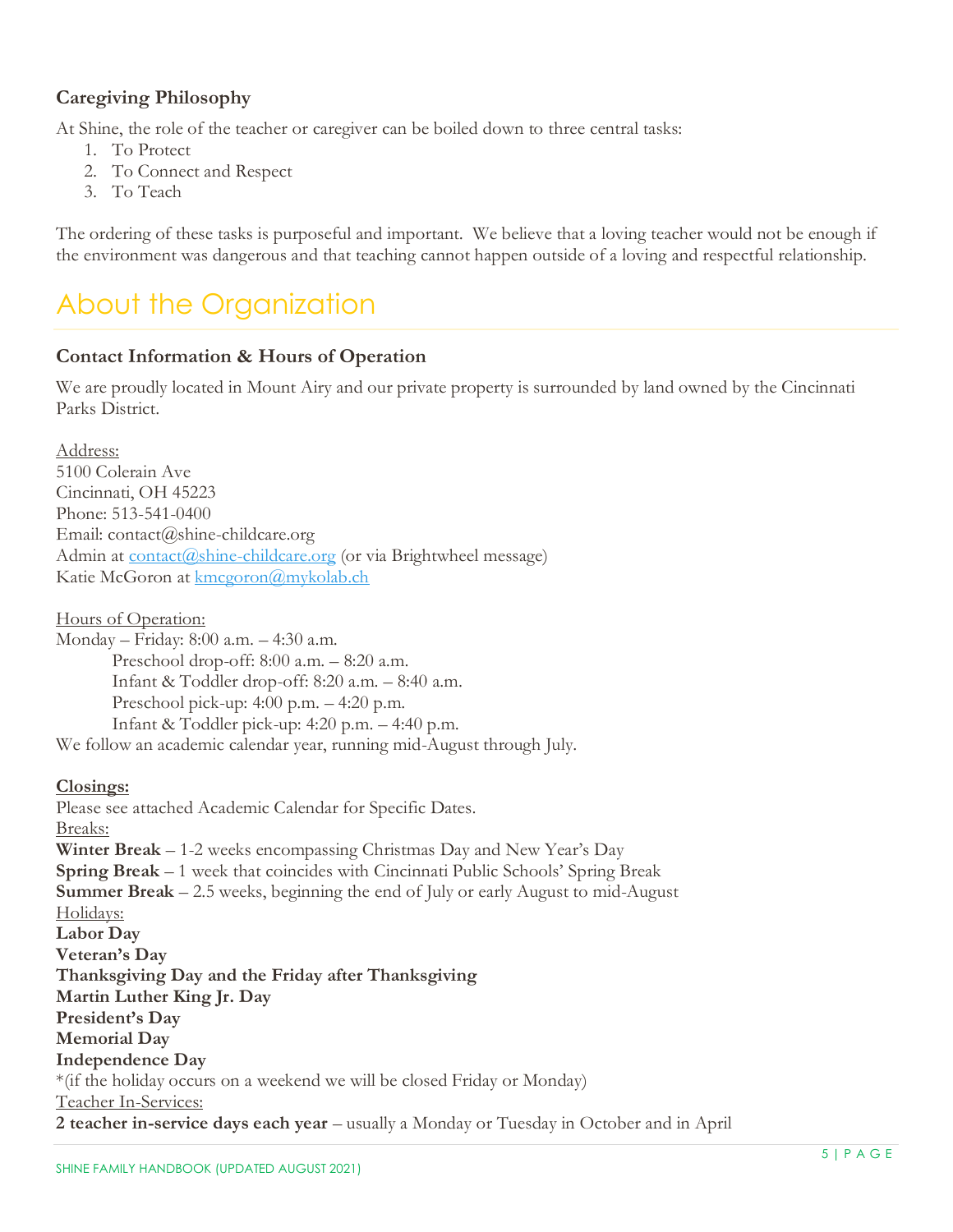# <span id="page-6-0"></span>**Licensing Information**

Shine is licensed by the State of Ohio to care for up 27 children. Our license number is 200856. We maintain a Health Department Commercial Food Service License and undergo a fire inspection annually. We do not participate in Step up to Quality and are not star-rated by the State.

# <span id="page-6-1"></span>**Enrollment**

#### <span id="page-6-2"></span>**Non-Discrimination Statement**

It is our policy to treat all people with dignity and respect. Shine prohibits discrimination based upon race, sex, religion, creed, color, gender identity, age, national origin, marital status, pregnancy, sexual orientation, physical disability, or any other protected status in accordance with applicable law.

## <span id="page-6-3"></span>**Admissions Procedure**

All child care at Shine is full-day (we do not offer part-day slots, such as morning or afternoon only options). Shine offers regular full-time (Monday – Friday) and regular part-time child care (Monday, Tuesday, Wednesday OR Thursday and Friday).

Children are accepted into the program based on availability. Interested parents should attend an open house or schedule a tour prior to registration. There is a waitlist application online, and often a family must wait before a spot opens up. Once there is an open space, a registration packet, including the ODJFS-required enrollment form and registration fee, will secure a child's spot. A space should not be considered secured until all of these items are received.

Once a spot is secured, a start date will be decided. We will also offer a "visit day" at the beginning of each new school year for new and returning children. If a child starts in the middle of an academic year, parent(s) and child should attend an orientation visit with the child's teachers. A medical statement form completed by a medical professional must be completed prior to the child's first day of attendance. We cannot care for children without this form.

When possible, we recommend easing a child into care, starting with a visit with the parent, then short independent visits. Customized transitions into care can be made for each family.

## <span id="page-6-4"></span>**Pricing & Tuition Policies**

Please see appendix pricing guide for current tuition rates. Our tax ID number is 47-1632098.

Careful consideration has gone into creating fair and transparent tuition rates and policies. Prices reflect highquality, full-day care with low child-to-teacher ratios. For children old enough to eat solid foods, two healthy snacks and a nutritious lunch each day are included in the costs. Tuition fees also include family involvement days, parentchild meetings, parent education nights, and all school supply costs. (Personal items that families must supply, such as diapers, wipes, clothing, footwear, outdoor gear, or diaper cream, are NOT included in the cost.) Shine DOES provide sunscreen and bug spray in the summer months.

Tuition is calculated on a cost-per-day basis. Cost per day is multiplied by the number of open days per school year, and then divided into monthly payments. Tuition is a yearly fee broken down into 12 monthly payments for convenience. All monthly payments are the same amount, regardless of holidays or absence due to vacation or illness.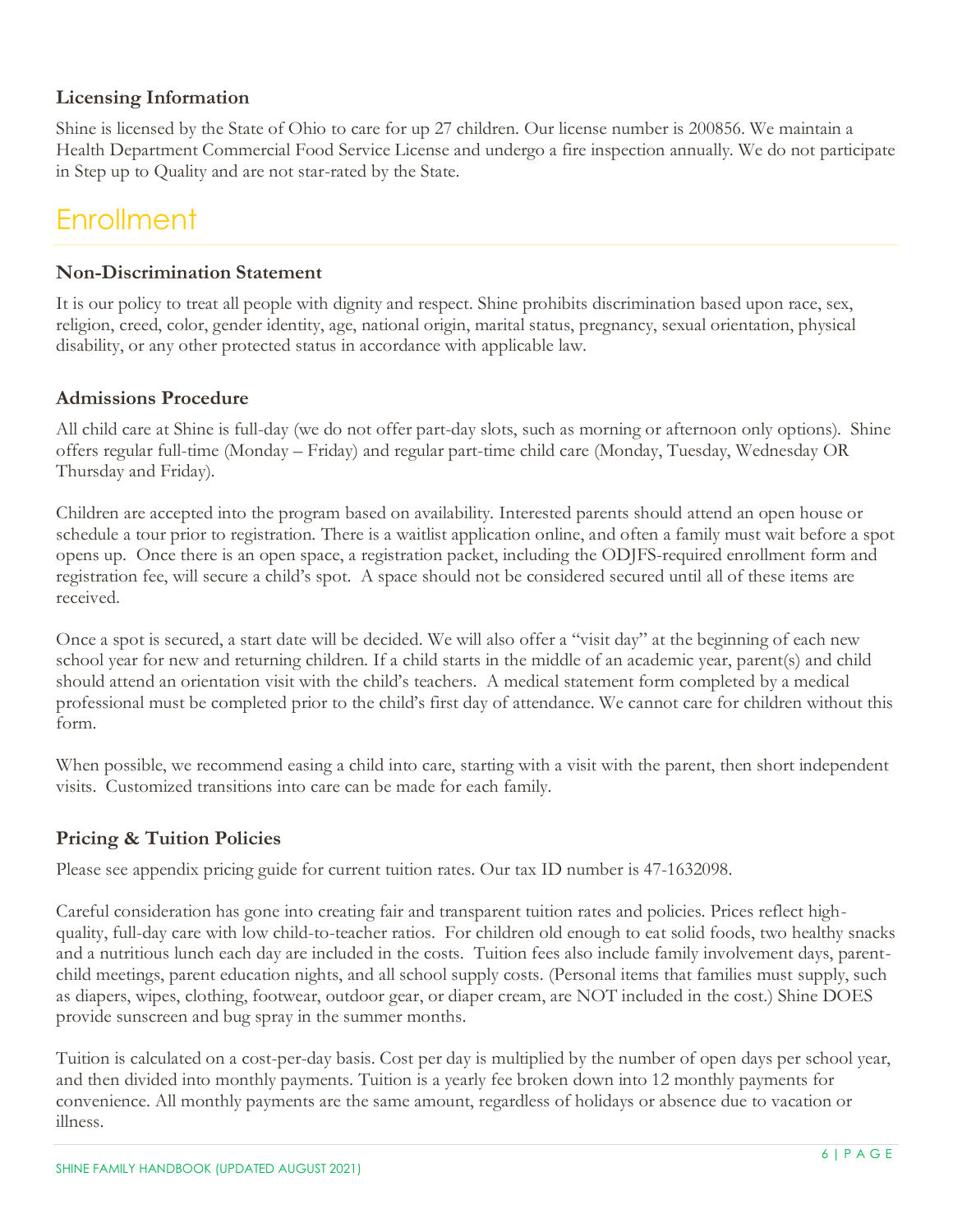#### <span id="page-7-0"></span>**Closure days**

Our goal is to remain open as much as possible to provide consistent child care. However, Shine reserves the right to close or halt the program at any time. Monthly tuition may be used to cover up to 10 days (2 weeks) of closure for any reason per school year and there will be no reimbursement for closures of 10 days or less.

#### <span id="page-7-1"></span>**Sick or Vacation Days, Holidays and Breaks**

Full tuition is due even if your child is out because of illness or vacation. We cannot offer make-up days. The tuition fee is calculated on a per-day basis and only includes the days we are open - families do not pay for holidays, teacher in-service days, and breaks. Snow days or other unplanned closures are considered "closure days." If your child must be out due to a serious, extended illness or other prolonged, unexpected event, please contact the Administrator as soon as possible – tuition proration may be given on a case-by-case basis depending on circumstance.

#### <span id="page-7-2"></span>**Early Departure**

If your child does not intend to enroll for the duration of the year (August through July, including summer months) please talk to the Director at registration. Priority may be given to children who intend to stay for the entire year. If you must unexpectedly withdraw your child, we require a minimum of one month's notice or one additional monthly payment.

#### <span id="page-7-3"></span>**Payment**

Cash, checks (payable to Shine Child Care Inc. or Shine Nurture Center), or bank transfers via Quickbooks, are accepted forms of payment. Families are emailed an invoice at the beginning of each month. Tuition is due on the first day of each month and considered late if not paid by the  $5<sup>th</sup>$  day of the month. Unpaid/late tuition payments may result in dismissal from the program. Alternative payment plans (e.g., twice monthly or once per week) may be set up in advance with the Director.

#### <span id="page-7-4"></span>**Registration Fee**

A registration fee of \$150 per child or \$200 per family is required at the time of enrollment. A \$50 re-registration fee is required for families who have left the program but wish to return (e.g., return for the summer, change of circumstance that allows the child to come back to Shine). Registration fees hold your child's spot and pay for all registration costs including updating files and an orientation visit. Registration fees are non-refundable. A registration fee is NOT required for children who are currently enrolled and wish to stay enrolled for the next academic year.

#### <span id="page-7-5"></span>**Sibling Discount**

If two or more children from the same immediate family are enrolled at the same time, the youngest child's fee is reduced by 15%. Sibling discounts still apply if children are at two different locations (Shine In Home and Shine Nurture Center).

#### <span id="page-7-6"></span>**Fees**

There is a \$35 fee for any returned checks or NSF bank transfers. There is no charge for late pick-ups; however, repeated late pick-ups or late tuition payments is cause for dismissal from the program.

# <span id="page-7-7"></span>Supervision of Children

## <span id="page-7-8"></span>**Arrival & Departure Procedure**

Our building is located on a very busy street. Children should never be out of reach in the parking lot. This rule applies to siblings or other young children who are not enrolled but may be present for pick-up or drop-off.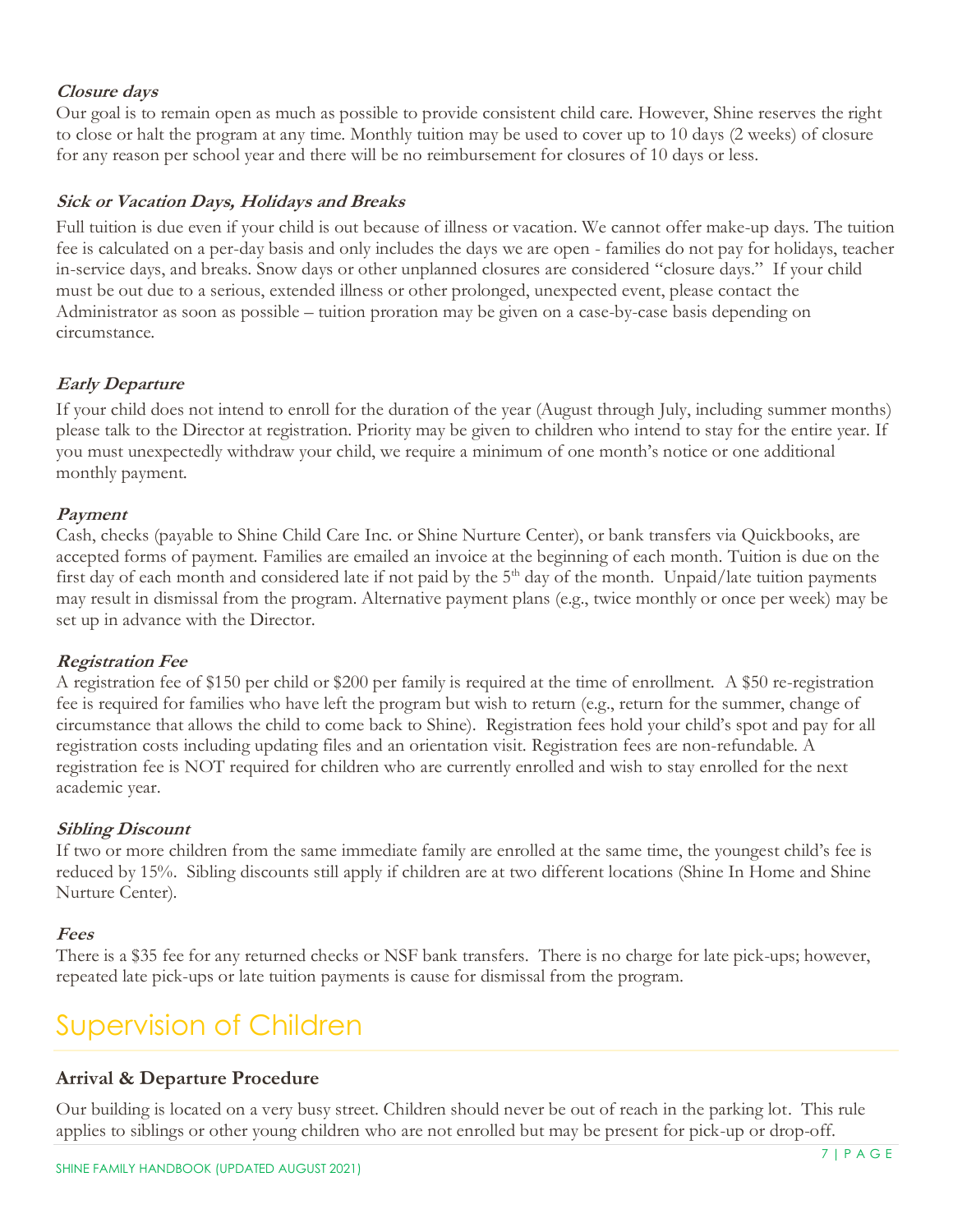**Preschool:** Drop-off – 8:00 a.m. – 8:20 a.m.; Pick-up – 4:00 p.m. – 4:20 p.m.

**Infants & Toddlers:** Drop-off – 8:20 a.m. – 8:40 a.m.; Pick-up – 4:20 p.m. – 4:40 p.m.

**Parents must pick up and drop off during set times except under extenuating circumstances (e.g., doctor's appointments/emergencies). Repeated late drop-offs or pick-ups is cause for dismissal from our program.**

- For siblings, parents may pull into a parking space to wait to drop the second child off, or drop off/pick up as close to the overlap time as possible (i.e., 8:20 a.m. and 4:20 p.m.). However, an infant or toddler CANNOT be dropped off at 8:00 a.m. along with their preschool age sibling, as teachers will not be prepared yet.
- Drop-offs will include a visual inspection of the child for signs of illness. We may return to taking the child's temperature using a thermometer at drop-off this year.
- No parent will be permitted entry to the building and enclosed play area at drop-off and pick-up times; we will continue to share updates and pictures via Brightwheel and monthly newsletters and lesson plans.
- Teachers check in children on our Brightwheel app upon arrival. Parents should pass along any relevant information at this time (e.g., how did the child sleep last night, what have they eaten today, etc.).

Children may only be picked up by the parents or a designated authorized pick-up person. Picture ID will be required for authorized pick-up persons that are not known to our staff.

# <span id="page-8-0"></span>**Absent Day Procedure**

Regular attendance is encouraged. Please notify your child's teacher if your child plans to be absent, or send a message or call the office if your child is sick. Shine may send out a message to parents in the morning if your child has not arrived but was expected.

# <span id="page-8-1"></span>**Custody Agreements**

If there is a written custody agreement regarding a child's care, parents/guardians must provide the center with the court papers indicating who has permission to pick up the child. We cannot deny a parent access to their child without proper documentation.

# <span id="page-8-2"></span>**Supervision Throughout the Day**

Staff will supervise children at all times, including naptime. At no time will a child be left unattended.

## <span id="page-8-3"></span>**Right to Access**

Parents and guardians have the right to access the school at any time during the hours of operation.

# <span id="page-8-4"></span>**Transportation**

Shine will not transport children in a vehicle at any time. Children will not go off-site for field trips, nor would we transport in the event of a medical emergency. (Shine will call EMS to transport in the event of a medical emergency.)

# <span id="page-8-5"></span>Our Three Classrooms

Shine has three classrooms and children are divided based on age and development into three groups: Infants, Toddlers, and Preschooler Plus.

# <span id="page-8-6"></span>**Staff/Child Ratios**

We are a small child care center and proud to provide high quality, developmentally-appropriate child care. As such, we maintain low child-to-caregiver ratios. Shine employees are granted paid sick days. We will maintain a substitute teacher on staff to fill in for a sick teacher. If multiple teachers are sick, we may not be able to meet ratios and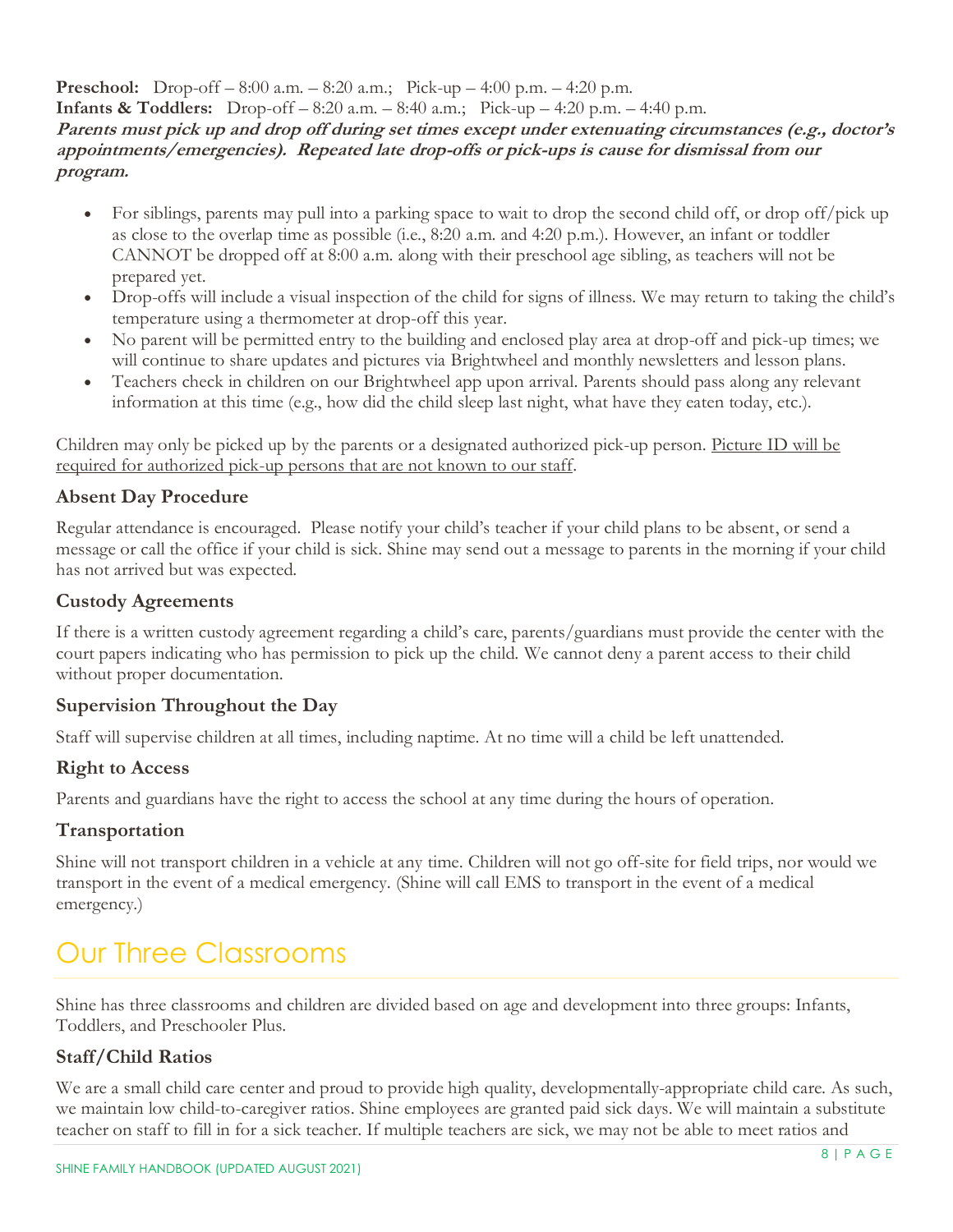would have to close the center. The table below provides information on our standard staff-to-child ratios and group sizes. Our ratios are considerably lower than those required by the State of Ohio.

| Age                                            | Classroom      | Ratio         | <b>Typical Group Size</b>                                                                                                                                                |
|------------------------------------------------|----------------|---------------|--------------------------------------------------------------------------------------------------------------------------------------------------------------------------|
| 2 months – 18 months (can go<br>up to 2 years) | Infant         | 1:3           | group of 6 children & 2<br>teachers                                                                                                                                      |
| $18$ months $-2.5/3$ years                     | Toddler        | 1:3           | group of 6 children & 2<br>teachers                                                                                                                                      |
| $2.5/3$ years – 6 years                        | Preschool Plus | 1:6           | group of 12 children & 2<br>teachers. Up to 2 school-age<br>children (kindergartners) may<br>join the preschool classroom. In<br>this case, the ratio goes up to<br>1:7. |
|                                                |                | <b>TOTAL:</b> | 24 children total per day                                                                                                                                                |

# <span id="page-9-0"></span>**Infant Program (2 months – up to 2 years)**

A great deal of learning and growth takes place during infancy. While in this classroom, children learn so much from beginning to smile and coo to rolling over, sitting up, eating solid foods, walking, talking, and running!

Shine accepts children as young as two months. These tiny newborns are treated with the utmost reverence and care. The babies here are held, rocked, sung to, talked to, and taken on walks. Because of the tenderness and time needed to devote to these little ones, we generally do not accept more than three babies under the age of six months at any one time, and we maintain ratios that allow for each infant to receive lots of one-on-one love, care, and attention.

Each infant is allowed to follow their own pattern of sleeping and waking periods. While a non-mobile child is awake, the child's position and location are changed throughout the day. As they grow out of the newborn phase, reading and playing are incorporated into the day. Routines such as naptime, feeding, cleaning, and diapering are used as opportunities for language development and learning experiences. We make it a priority to get newborns outside often, if not daily. Newborns go outside during mild weather as their nap and feeding schedules permit.

Our philosophy is to meet children where they are developmentally – never pushing and never comparing. We believe that children, even (or especially!) babies, are active learners. Children in the infant room will be provided toys to manipulate and objects to explore using all of their senses. They will be allowed and encouraged to strengthen their muscles and sit up, stand up, climb, and walk at their pace.

> "I would rather see a busy child actively manipulating a simple toy in a variety of creative ways to see how it works than see a passive child playing with a busy toy that encourages her passivity." - Magda Gerber, Founder of RIE

For the oldest children in the infant room - those who are walking and eating on their own (approx. 12 – 18 months) - days begin to fall into a routine. These children tend to eat morning snack, lunch, and afternoon snack together as a group. After lunch these children usually take a nap. The children in the baby room will get an opportunity to go outside each day (in the absence of extreme weather – see more on weather conditions under "Outdoor Play").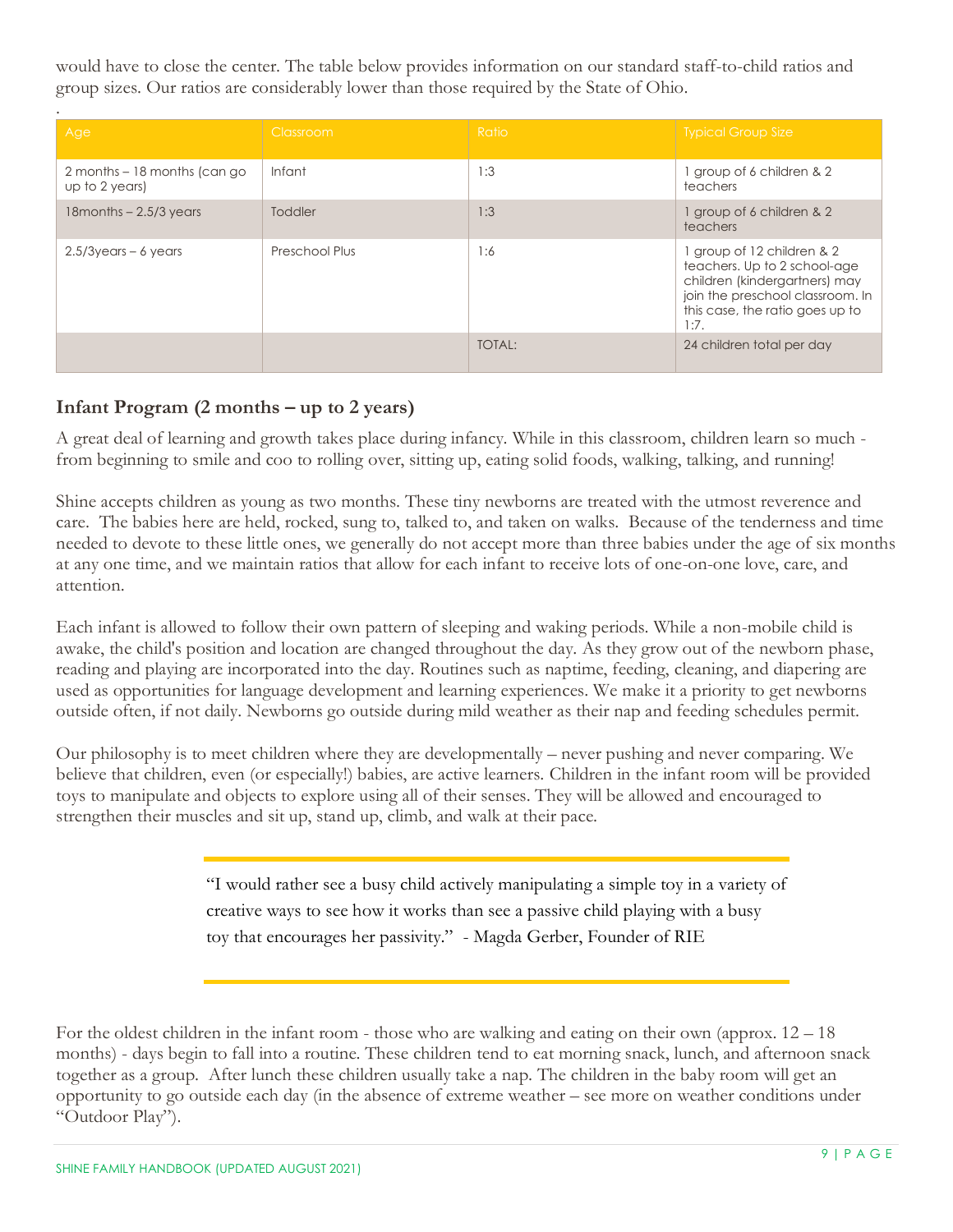For infants, a daily care report is sent via the Brightwheel app to indicate feedings, nap times, diaper changes, and other information. Diaper changing happens regularly every two hours or as soon as possible after a bowel movement.

# <span id="page-10-0"></span>**Toddler Program (18 months – 2.5/3 years)**

Toddlerhood is an exciting time! Toddlers become aware of their own autonomy, of what they want and need, and of their own emotions. In this classroom, children may spend time playing independently as well as begin to form their first social relationships with peers. Toddlers are introduced to the concepts of sharing, empathy, and boundary-setting. Toddlers are expected to still need the cuddles and love they received as infants, as well as space to develop independence and opportunities to be challenged. As such, caregivers in the toddler classroom provide a safe space for each child's growth, maintain a great deal of patience, and give reassurance.

"Potty-training" or "potty-learning" often occurs during this stage of development. A toilet and hand-washing station is available in this classroom for children to try when they are ready. No child will be pushed, pressured, bribed, or guilted into using a potty. Caregivers will assist children with using the toilet and will change diapers as necessary. Diaper changing happens regularly every two hours or immediately after a bowel movement.

In this classroom, daily and weekly routines are followed to provide a comfortable set of expectations. Our schedule allows ample time for self-directed free play. Our routines are more likely to follow a pattern (e.g., afternoon snack after you wake up and go potty) than a set schedule (e.g., afternoon snack at 3p.m.).

Daily Routine – Toddlers: 8:20 a.m. – 8:40 a.m.: Drop-Off/Free Play (typically outside) Diaper Changes/Potty as needed 8:30 a.m. - 9:30 a.m.: Morning Snack Time & continued outdoor play After Snack: Potty/Diapers, get ready for the woods Approx. 10:30 a.m.: Woods play 11:30 a.m.: Clean-up/Diapers/Potty Time 11:45 a.m.: Circle time/Story time 12:00 p.m.: Lunch After Lunch: Clean up, quiet for rest 12:30 p.m. – 2:30 p.m.: Rest Time, Diapers/Potty Time 2:30 p.m. – 3:00 p.m.: Afternoon Snack 3:00 p.m. - 4:30 p.m.: depending on weather and needs of children, may be free play, sensory play, craft time, or additional outdoor time 4:15 p.m. – 4:30 p.m.: Pick-up time

## <span id="page-10-1"></span>**Preschool Program (2.5 years – 6 years)**

Preschoolers are active learners and workers. In the spirit of Montessori education, we offer large blocks of time of free choice for our preschoolers. Teachers are trained to carefully pay attention to each child's interests and make sure they have ample opportunity to be challenged and grow.

Preschool is a great time for forming social relationships with peers, and emotional awareness is taught as a part of curriculum during circle time – for example, manners, sharing, taking turns, waiting in line, and empathy. Circle time and story time are a part of our daily routines, as well as opportunity to do service (jobs) at the center. (See more on that below.)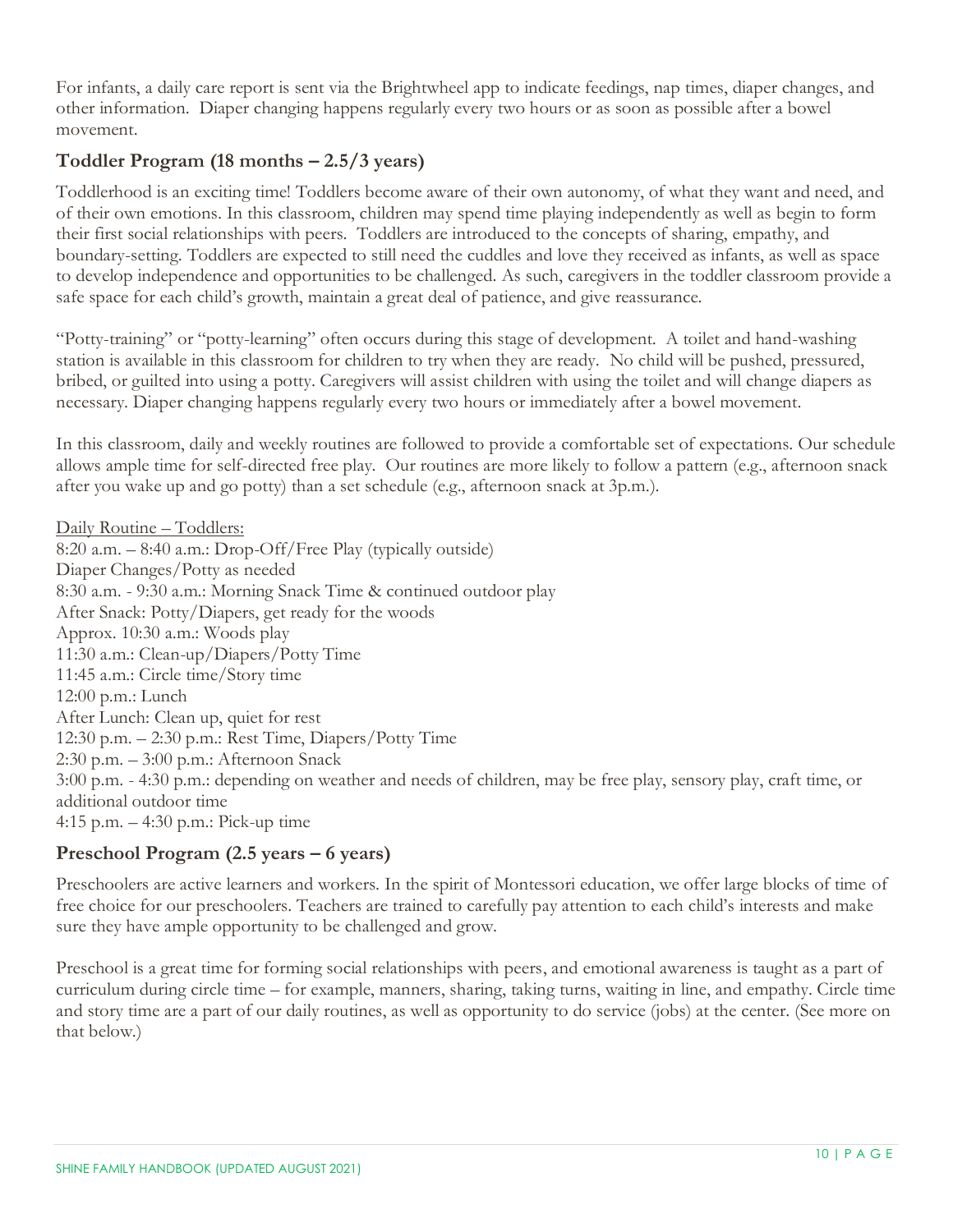Generally, children should be able to recognize the need to use the toilet and be able to do so with minimal assistance once they reach the preschool classroom. However, preschool teachers will help with diaper changes and potty assistance as necessary. We never do for a child what they can do for themselves, so preschoolers will be responsible for taking their pull-up on and off and/or using the potty independently when they are able. There are toilets directly adjacent to our preschool classroom for children to use.

> "Never help a child with a task at which he feels he can succeed." - Maria Montessori

In the afternoon, we have rest time. We dim the lights and turn on soothing music. Most children sleep during this time; however, the focus is on "resting" rather than sleep, and we don't attempt to coerce or force a child to sleep. The older children in the preschool class (usually 4.5 year-olds and older) are regularly given an opportunity to do "kindergarten" work during rest time if they do not need a nap.

Daily and weekly routines are followed to provide a comfortable set of expectations. Our routines are more likely to follow a pattern (e.g., afternoon snack after you wake up and go potty) than a set schedule (e.g., afternoon snack at 3 p.m.). The daily routines typically follow one of the schedules listed below:

Preschoolers Daily Routine 1 – Outside Drop-off (for nice weather days!)

8:00 a.m. – 9:45 a.m.: Arrival + Outside Free Play; Morning Snack open outside 9:45 a.m.: Prep for woods play, potty breaks 10:00 a.m.: Woods Play! 11:00 a.m.: Come inside to clean up 11:30 a.m.: Circle Time 12:00 p.m.: Lunch Clean-up and get ready for rest 12:30 p.m. - 2:30 p.m.: Rest Time Get up from rest: potty time, clean up cots 2:30 p.m. - 3:30 p.m.: Snack opens, inside free choice 3:30 - 4:00/4:20 p.m.: Outside Free Play and Pick up

#### Preschoolers Daily Routine 2 – Inclement Weather Days

*On inclement weather days, we may all go outside for a shorter period of time, the teachers may split the group so that half stays in and half goes out, or if the weather is really severe, everyone will stay inside and continue the morning work cycle, or do a large muscle activity such as yoga or balance beam.*  8:00 a.m. – 10:00 a.m.: Arrival + Morning work cycle, free choice & work, snack is open 10:00 a.m.: Potty breaks & prep for outside time or large muscle activity (e.g., yoga) 10:20 a.m. – 11 a.m.: Outside time or large muscle activity 11:15 a.m.: Clean up 11:30 a.m.: Circle Time 11:35 a.m.: Lunch Clean-up and get ready for rest 12:30 p.m. - 2:30 p.m.: Rest Time Get up from rest: potty time, clean up cots

2:30 p.m. - 4:00/4:20 p.m.: Snack opens, inside free choice & work, pick up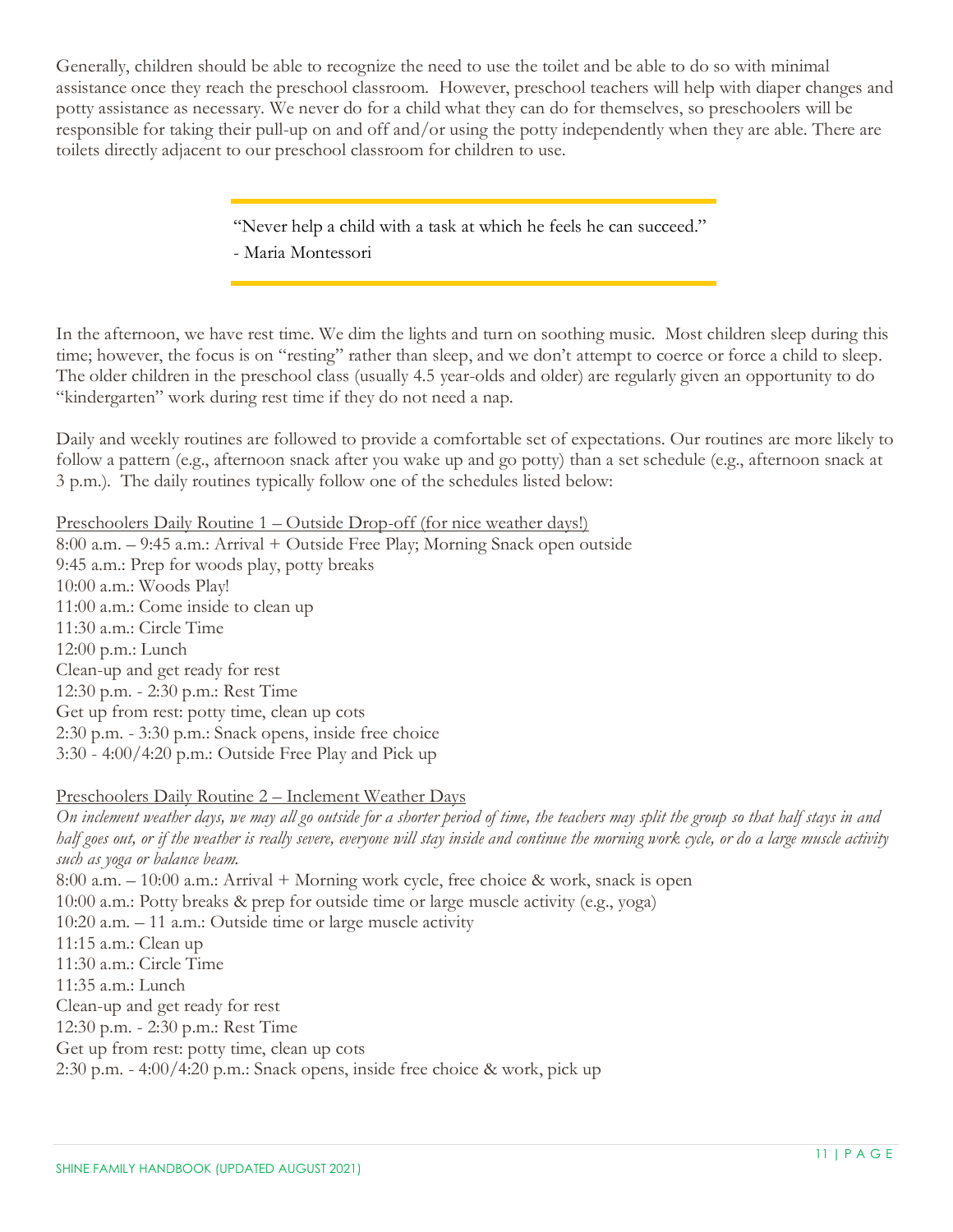# <span id="page-12-0"></span>**School Children**

Any child who turns 5 years of age prior to September 30 of the given year is considered a "school-ager" after September 30 per State of Ohio Child Care Licensing laws. Shine **can** care for school children, given parents and administrators agree it is in the best interest of the child and the preschool classroom to do so. However, Shine does not provide before or after school care for children, nor allow other centers or schools to pick up children. School children may be alone sometimes, such as to run errands inside the building or use the restroom alone without adult supervision, as long as they are within hearing distance of a staff member and the staff member is aware of what the child is doing and actively checking on the child (at least every five minutes) until they return to the group.

# <span id="page-12-1"></span>**Transition Up**

Transitioning a child up to the next age group is a big step! Transitioning up is based on multiple factors, including age and maturation of the child, space and staffing, and the individual needs of the child. This will be a deliberate decision, made by the parents and Shine staff members.

Transitions typically occur over a one-week period, starting with just a short period of time in the older classroom and progressing to spending most of a day in the older classroom by the end of the week. Prior to transitioning, parents receive a letter with all the details of the transition week and their child's new classroom.

# <span id="page-12-2"></span>Important Components of Our Program

# <span id="page-12-3"></span>**Art**

At Shine we intentionally distinguish between "art" and "craft". As Bev Bos discusses in her book, *Don't Move the Muffin Tins*:

**"One can distinguish "between 'art' and 'craft' by asking how much participation by an adult is needed once the adult has presented materials. When the activity is true art and genuinely creative, all the adult has to do is to put a name on the paper or perhaps stand by to add to the supplies."**

When the children create art, we encourage them to explore the materials at their own pace and in their own way.

## <span id="page-12-4"></span>**Birthdays**

We ask parents to please not plan a "birthday party" at school. Parents should NOT bring in foods with added sugar (like cupcakes, cookies, candy, or soft drinks), balloons, gift bags, or other party favors for their child's birthday. Instead, we ask parents to send in some pictures of the child from birth to present that he/she can share an excellent lesson in history that is personal and fun. Also, we invite our families to participate in our **Shine Birthday Book Program**, in which the birthday child presents a book to the school. The parents or child may inscribe the child's name and year in the book. This is a fun way to honor children as well as provide books and resources for our collection.

## <span id="page-12-5"></span>**Circle Time**

Toddlers and preschoolers have a designated "circle time" each day. Infants are read to often throughout the day at impromptu times. Circle time in the toddler and preschool classrooms is held in the morning, and is considered the meeting of the day – where we review what our plans are for the day, the weather outside, how people are feeling, and often include a concept to discuss. Our concepts may take various educational forms such as introducing a new toy or work to the classroom, singing songs, a nature topic (e.g., What is a Frog? Where do they live, what color, what kinds live here in Ohio, etc.), or an emotional awareness topic (e.g., What does it mean to be "mad" and how can you tell if your friend is mad? What should you do when someone you know is mad?). Role playing and practicing interpersonal skills and manners can be a great use of circle time. Often, we also use this time to discuss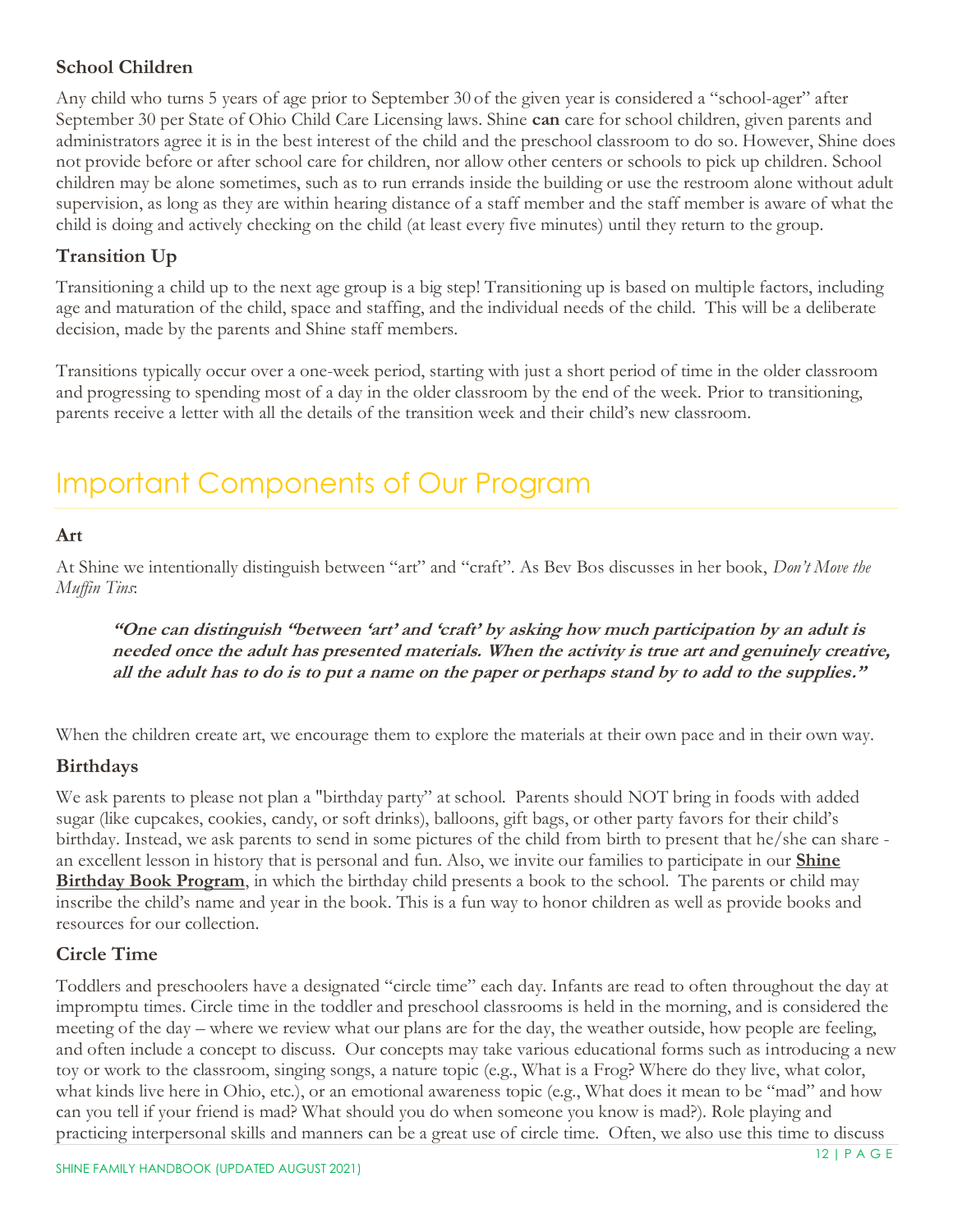the happenings of the classroom and to plan and reflect on current projects. Circle time is generally no more than 20 minutes for toddlers or 25 minutes for preschoolers.

Circle Time also often includes stories. Caregivers may tell stories from memory or read from books in the classroom. Our stories are often related to the seasons, nature, budding interests, and age appropriate interpersonal skills (e.g., sharing, how to "try again," what to do when a friend is upset). Often, the same stories are told over the course of a week or month that adhere to our themes. Though adults may find listening to the same stories tiring or boring, children actually often gain more from this, as there are many things they miss the first time around. Giving them multiple opportunities to hear and see the same stories allows them to gain deeper insight into what they're hearing, and we often find that children's attention actually piques when hearing a story for the second or third time.

# <span id="page-13-0"></span>**Cultural Celebrations**

Shine is a nonsectarian center. Families of different cultures, religions, or no religion attend our center. Religious holidays may be presented as cultural celebrations that enrich all of our lives. However, no strictly religious material will be taught, and certainly no child shall be made to feel inferior or superior because of their religious beliefs. Respect for others and their beliefs is a core message of our program.

# <span id="page-13-1"></span>**Curriculum**

The teachers in each classroom create a monthly environment plan, in which the materials, environment, and special activities for the month are planned out. The monthly plans follow seasonal and nature-based themes, and circle time, books in classroom, and activities revolve around our monthly themes. In all classrooms there are standard materials (in preschool and the toddler room these tend to be classic Montessori materials) that are available yearround, and teachers add to the environment to meet the needs of the individual children in the classroom. Monthly lesson plans are posted in each classroom for parents to view. Shine maintains a child-led and play-based philosophy and believes a primary role of the teacher is to create a stimulating environment for the children.

# <span id="page-13-2"></span>**Free Play & Free Choice**

"Play is often talked about as if it were a relief from serious learning. But for children play is serious learning. Play is really the work of childhood." – Fred Rogers

While at Shine, children are free to work or play alone or in small groups on things that are of interest to them. The role of the teacher in this setting is to create the atmosphere conducive to learning and free play, as well as track each individual child, their new skills, and budding interests in order to continue providing tools and toys for their growth.

Children that are allowed and encouraged to develop their imaginative selves are more confident and developmentally prepared when it comes time to learn to read. Imaginative play empowers children with the social tools, problem-solving abilities and confidence that are necessary for academic success later in their lives. We strongly believe that children who are spoken to intelligently, read to, and exposed naturally to music and books are given an important head start for later literacy learning.

Rather than focusing on memorization, Shine guides children through imaginative exploration, playing, questioning, and experimenting in order to support each child in building a strong, confident base for later academic learning.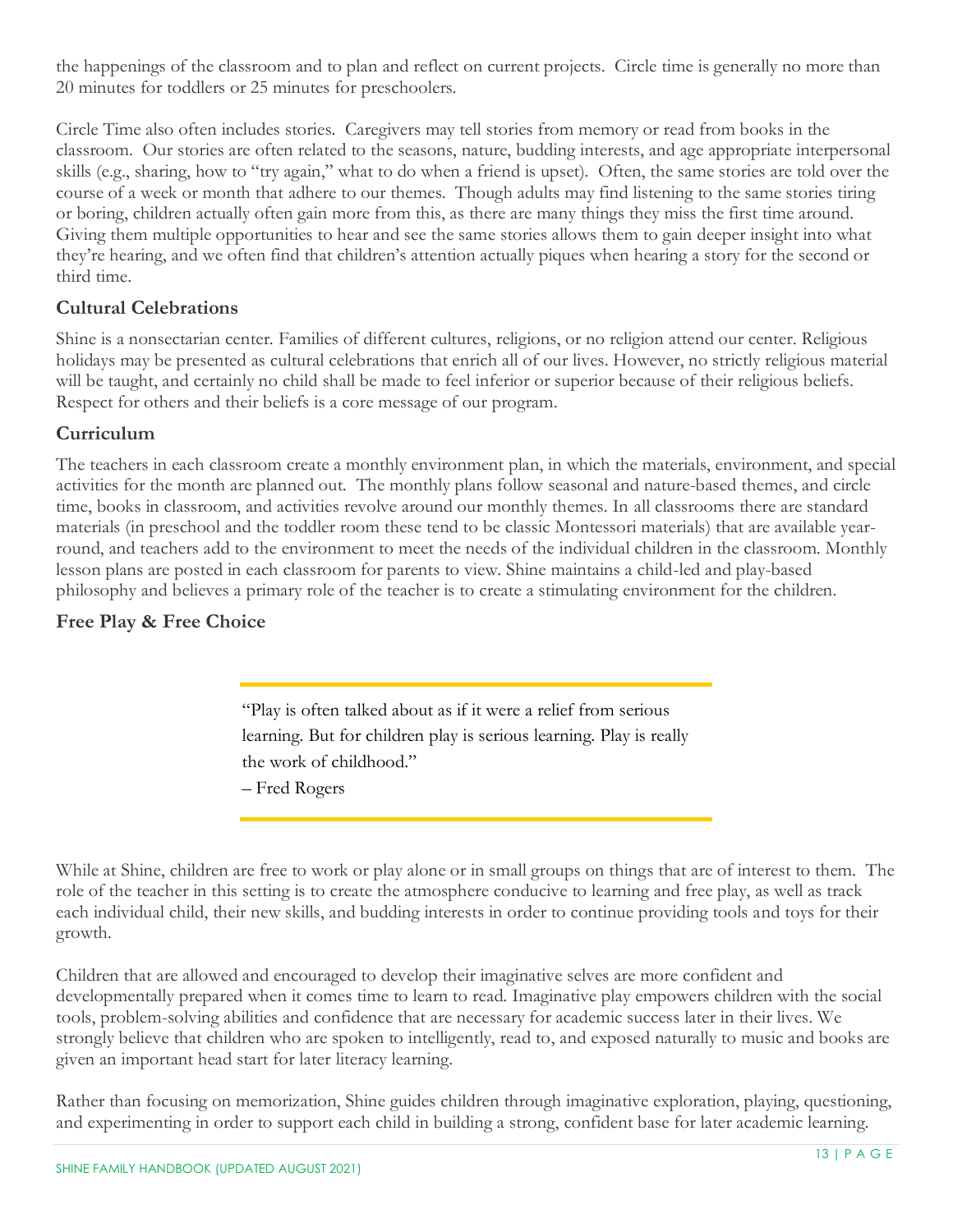# <span id="page-14-0"></span>**Gardening & Cooking Class**

We love gardening at Shine! We have created many garden beds and continue to expand our garden each year. We believe it is very important for children to know where their food comes from and what is required to allow plants to grow. Preschool children are often involved every step of the way – planting seeds, transplanting seedlings, watering, pulling weeds, picking the fruits and vegetables, eating them, and harvesting their seeds for next year! Additionally, preschoolers (and sometimes toddlers) participate in a monthly cooking class, in which they get to help prepare that day's lunch. This involves measuring and mixing ingredients, stirring, adding, and learning about what goes into making their lunch.

# <span id="page-14-1"></span>**Outdoor Play**

Outdoor play is a FUN-damental part of our program. **Children should come to school each day with the appropriate gear for time outside.** Preschool children will almost always have some time outside each day, rain or shine, snow or heat, as long as it is safe to do so. Toddlers will typically spend some time outside each day, and infants may spend time outdoors when the weather is suitable. We will never take children outside in dangerous conditions (e.g., thunderstorms, tornado warnings, blizzard conditions), and children are kept inside when temperatures outside are extreme (under 15 degrees or above 95 degrees). Children may be allowed outside for shorter periods as the weather approaches these temperatures. It is imperative that children have appropriate outdoor clothing available at the center. During the hot summer months, we will incorporate water play (see note below). Parents may leave an extra set of mittens, hat, scarf, and boots at the center during the winter months, and rain boots and rain jacket during the spring months. Please bring jackets or sun-hats for infants in the spring through fall. \*Please see Appendix B for a list of items to bring to Shine\*

**Please expect children to get dirty while at Shine!** We believe that this is an important part of childhood and children should come to the center in clothing that can be stained or soiled. Children should be free to explore and play outside without adults pestering them to stay clean. All children will wash their hands and change out of any damp or dirty clothing once returning inside. Children should have at least 2 seasonally-appropriate changes of clothing on hand.

When weather is not suitable for outdoor play, children will be provided an opportunity to engage in large muscle play inside, some examples of this include balance beam, yoga, "parachute play," tunnels, riding, and rocking toys.

# <span id="page-14-2"></span>**Screenings**

Twice annually teachers complete written screenings as part of our program. The Ages and Stages Questionnaire (ASQ) is one of the most popular developmental screening tools in early childhood education. We currently use the ASQ for infants, toddlers, and preschoolers twice per year. For the most part, the process of screening children takes place while observing children during the natural course of their day. Children never complete written tests; however, they may be challenged to do specific tasks or answer questions as part of the screenings (e.g., "Put the toy on the table or under the chair" or "Tell me some things you eat").

The screenings give us insight into areas of development such as communication, gross motor, fine motor, problem-solving, and personal-social skills. They are intended to identify areas where a child may need extra assistance or focus and monitor how the child is developing over time. Teachers may make referrals to outside services based on the results. Screenings allow the teacher to form an understanding of the child's learning and development that will assist them in planning. Teachers communicate results to parents/guardians at the parentteacher meetings, so that children's growth and development are supported.

# <span id="page-14-3"></span>**Service "Jobs"**

Preschoolers are given an opportunity to give back at Shine. Preschoolers (and sometimes toddlers) are often presented with jobs which they may volunteer for, such as weeding a flower garden, filling the bird feeders, feeding our classroom turtle Tortuga, sweeping up after a meal, shelving dishes, emptying the recycling or compost bin, or watering plants. Shine staff members regularly save jobs that are perfect for preschool hands and minds, and just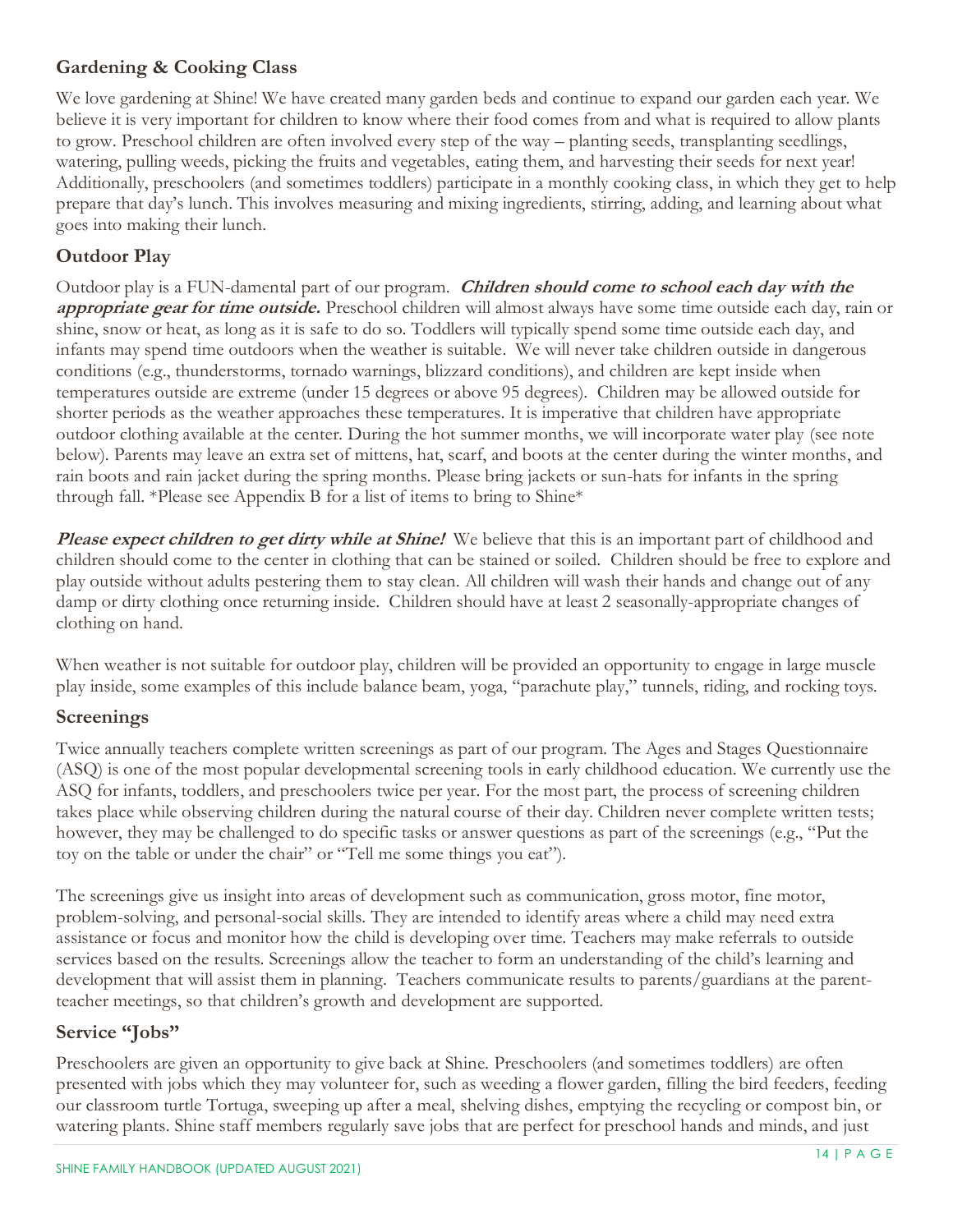like the real work around a house, they vary from day to day and season to season. Having a job introduces, at a young age, the sense of purpose one gets from serving others and taking care of the space they inhabit. It also provides training in a new skill and gives the child a sense that they are maturing.

## <span id="page-15-0"></span>**Water Play**

During the warm summer months, we will set up water play stations and sprinklers. Parents will be notified prior to these days. Children must sign a permission slip each summer in order to participate in water play. Children should bring swimsuits and towels (and swim diaper if not toilet proficient) for water days. There will be no "swimming" activities at Shine; that is, there are no pools with water over 2 feet in depth, nor swimming in lakes, creeks, or ponds.

# <span id="page-15-1"></span>**Discipline**

"Children have more of a need for models than critics."

Discipline in early childhood education is primarily about teaching self-regulation. The root of the word discipline means to teach and we do not consider it to mean "to punish."

We believe that the people who work with young children on a regular basis must be sensitive, warm, caring, knowledgeable, and interested professionals. At Shine, caregivers are considered important role models and are required to model appropriate and authentic interactions and display a sincere enthusiasm for active learning. Child caregivers are educated professionals with prior and on-going training regarding normal child development and how to use developmentally-appropriate guidance. We use the following techniques as part of our teaching process.

## <span id="page-15-2"></span>**Internal Discipline (Self-Discipline):**

Effective discipline is that which comes from within a person. At Shine, we help children develop internal discipline and self-control. Some important contributors toward the development of self-discipline include:

- The clear organization of the physical environment
- The structure, consistency, and predictability of daily life
- The opportunity to choose activities within the given environment and self-direct work and play
- Interpersonal skills taught as part of the lesson plan (e.g., polite manners, courtesy, sharing, how to identify feelings) and at critical times (e.g., moments of conflict)
- Reliance on peer modeling and teachers as role models
- Clear boundaries being set by teachers.

These things channel positive behavior, allow a child to feel comfortable, secure, and safe in their environment, and in turn, minimize difficulties.

## <span id="page-15-3"></span>**Congruent Communication**

"A child who feels right, acts right." - Dr. Haim Ginott

At Shine, children are encouraged to express their feelings and opinions in a non-judgmental atmosphere. Caregivers are trained to use active listening and empathetic understanding to help interpret a situation with those involved. The teacher sets the tone by avoiding harsh words, bribes, and generalizations. As children feel accepted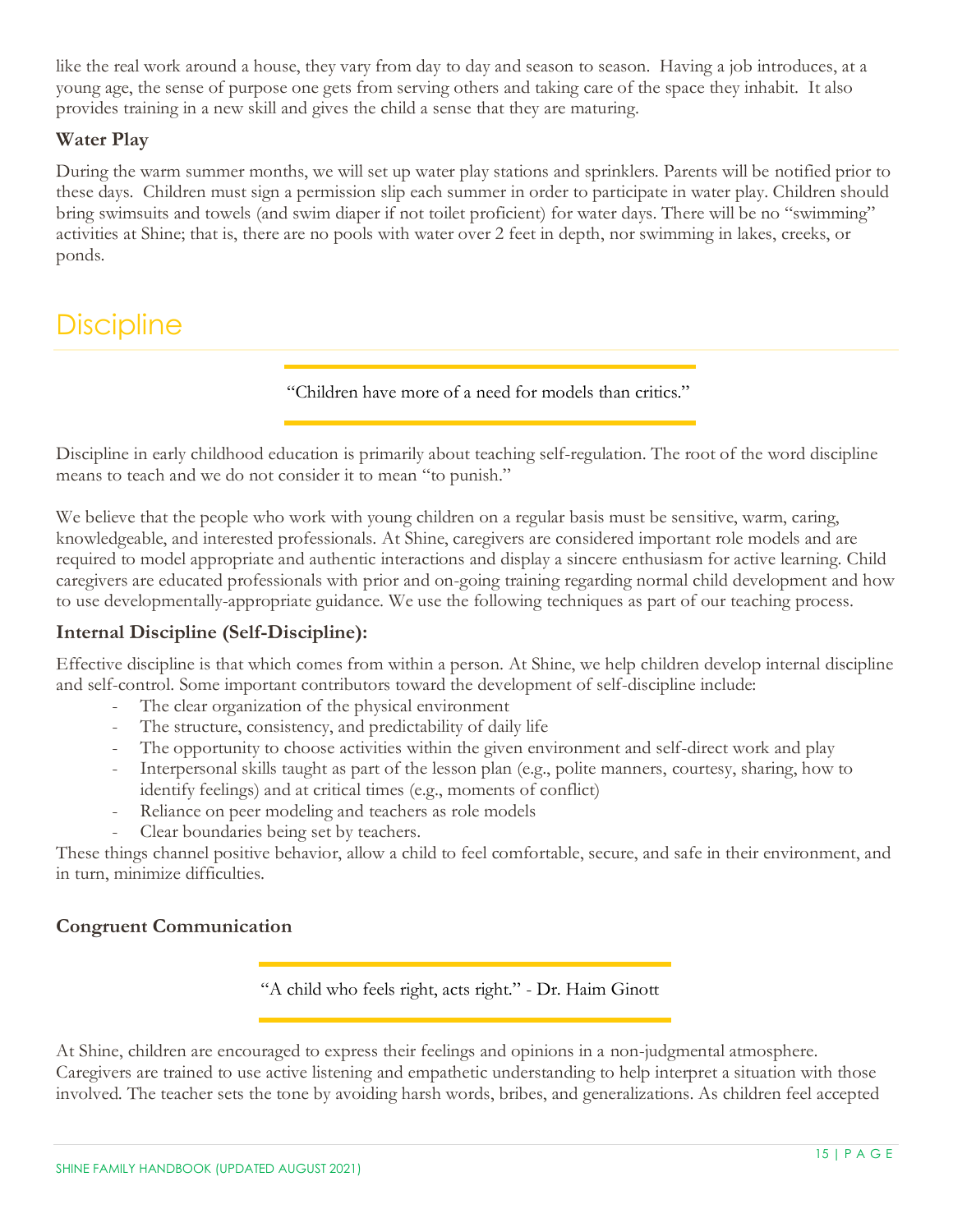for who they are and what they feel, they develop a positive self- image. The happier children are with themselves, the more likely they are to reach out and interact cooperatively with others.

All feelings and thoughts will be acknowledged and accepted. Certain behaviors, such as those that harm self or others, will be respectfully limited.

## <span id="page-16-0"></span>**Natural Consequences**

Natural consequences are consequences which happen naturally, usually with little or no adult intervention. The natural consequence is the logical response to the action. For example, cleaning spilled water after playing at the table, bumping into a friend or shelf when running in the classroom, losing access to a toy after hitting a friend with it, or missing the first group to go outside after refusing to put on boots. When children have opportunities to make choices and experience the consequences of their choices; they learn the value of thinking through their actions and making choices rather than merely learning to do what they are told.

We encourage children to make developmentally appropriate choices and support them through the natural consequences which follow. Honoring natural consequences is an important way that teachers and children share power in the classroom.

# <span id="page-16-1"></span>**Respectful Limits & Boundaries**

If a child continues to make a choice that is harmful to self, others, or the classroom environment, appropriate boundaries will be set by the teacher. For an infant that is pulling hair or pinching, that may be moving him away from the child he is hurting. For a preschooler that is damaging classroom materials, that may be limiting access to that area or work for a while. Persistent problematic behavior between two peers may be dealt with by separating the children. Depending on maturity and the problem at hand, the child may be removed from a situation or offered a choice of alternative behaviors.

# <span id="page-16-2"></span>**Problem-Solving Skills**

If a problem continues to persist, it is time to get creative. Teachers look for patterns of behavior and possible explanations. For example, maybe a child is skipping snack and then acting out when they get hungry. Is there a specific trigger in the classroom that is causing the child stress? Once a child is old enough to communicate, the teacher will find an appropriate time to talk with the child who is struggling to self-regulate and help explore ways of making life more pleasant. This may be immediate, or may be better dealt with later if the child needs time to calm down. The teacher always reinforces that the child's emotions are real and valid and helps the child to deal with them in constructive ways. Sometimes multiple hypotheses and corresponding solutions must be tested in order to find the right one.

## <span id="page-16-3"></span>**Parent Involvement in Problem-Solving**

Sometimes parents need to become part of the problem-solving process. In this case, a parent meeting may be requested or a teacher may gather information from the parent. For example, teachers may ask if the child has been eating breakfast at home or getting enough sleep at night, or if the child exhibits similar problem behaviors at home and what solutions work there.

# <span id="page-16-4"></span>**A Summary of Caregiver Guidance**

It is our belief that ground rules should be consistently followed and positively reinforced to create a peaceful classroom environment. Even so, a young child should be expected to sometimes fall short of self-regulation, and additional guidance shall be provided. Unless in an immediately dangerous situation, the following list will be observed in order, giving the child an appropriate amount of time in between each stage to choose to change his/her behavior.

1. Behavioral expectations made clear.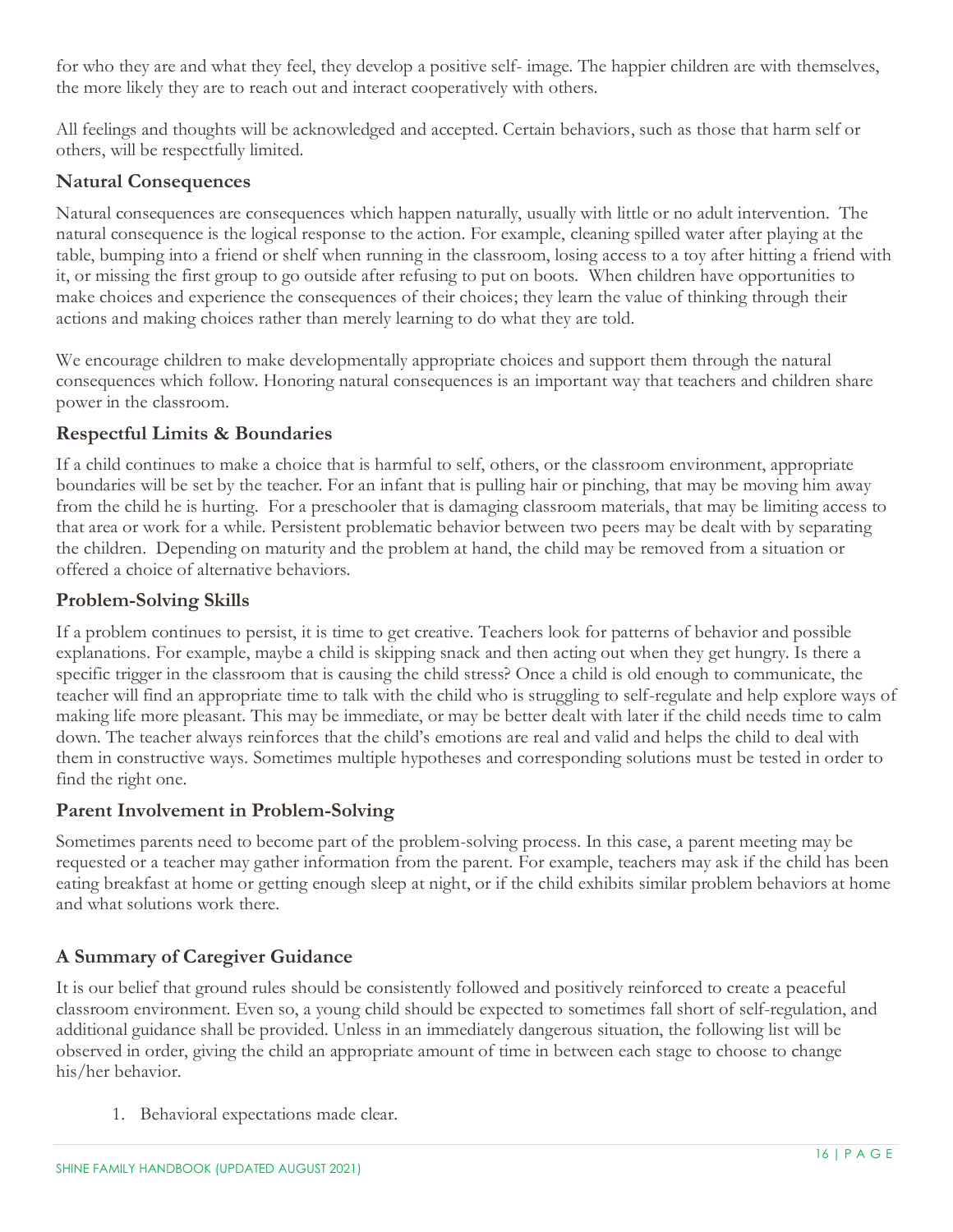- 2. Allowance for natural consequences.
- 3. Respectful limits set.
- 4. Problem-solving skills reinforced, alternative behavior choices offered.
- 5. If the behavior persists, parents, caretakers, and administration meet to make a plan to best help the child.

Under no circumstances shall any child be subjected to corporal punishment or verbal abuse of any kind. Any behavior that is frightening, humiliating, or belittling to a child is strictly prohibited. This includes, but is not limited to hitting, "spanking," yelling, "time outs," withholding food, or isolating a child. Children will also not be bribed or forcefully coerced into any "desirable" behavior.

#### All behavior guidance techniques are consistent with the requirements of Rule 5101: 2-12-22 of the Ohio Administrative Code.

# <span id="page-17-0"></span>**Special Discipline Concern: Biting**

Children biting other children is one of the most common and difficult behaviors to deal with in group childcare settings. It can occur without warning, can be difficult to defend against, and provokes strong emotional responses in the biter, the bitten child, the families, and the caregivers involved. Shine's procedure when biting occurs is outlined below. Our goal is to respect the needs of all the children in the classroom, including the biter, who needs to communicate and learn appropriate forms of communication, as well as every other child's need for a safe and predictable classroom.

## **Shine's approach when a child is bitten:**

For the biter:

- 1. The biter is immediately removed with no emotion, using words such as "biting is not okay it hurts." We will avoid any immediate response that reinforces the biting or calls attention to the biter.
- 2. The biter will not be allowed to return to that work/play and will be spoken to on a level which he/she can understand. "I can see that you want that truck, but I can't let you hurt him. We don't put our teeth on people."
- 3. The child will be redirected to other work/play. "You must choose a different area/toy now."
- 4. Staff will complete a bite report and notify the family of the biter when the child is picked up for the day.

For the bitten child:

- 1. Teacher will separate the child who was bitten from the biter.
- 2. The child will be comforted as needed.
- 3. Teacher will administer appropriate first aid as follows:
	- a. Assess the wound and if it is bleeding, apply pressure directly to the wound, using a clean, dry cloth, until the bleeding stops.
	- b. Clean the bite wound with mild soap and warm running water.
	- c. Rinse thoroughly, and pat dry with a clean, dry cloth.
	- d. If there is broken skin, apply a dressing or band aid.
- 4. Teacher will complete an incident report to notify family that the child has been bitten.
- 5. Teacher will document the bite in a classroom log.

For most toddlers, the biting stage is just a passing problem. They experiment with biting but are easily swayed by the disapproval of their teachers and parents and/or as the child grows and gains language skills there is no longer a need for biting. For other children, biting is a persistent and chronic problem. They may bite for a variety of reasons: teething, frustration, boredom, exhaustion, inadequate language skills, overstimulation, stress or change in the environment, feeling threatened, or to feel a sense of power.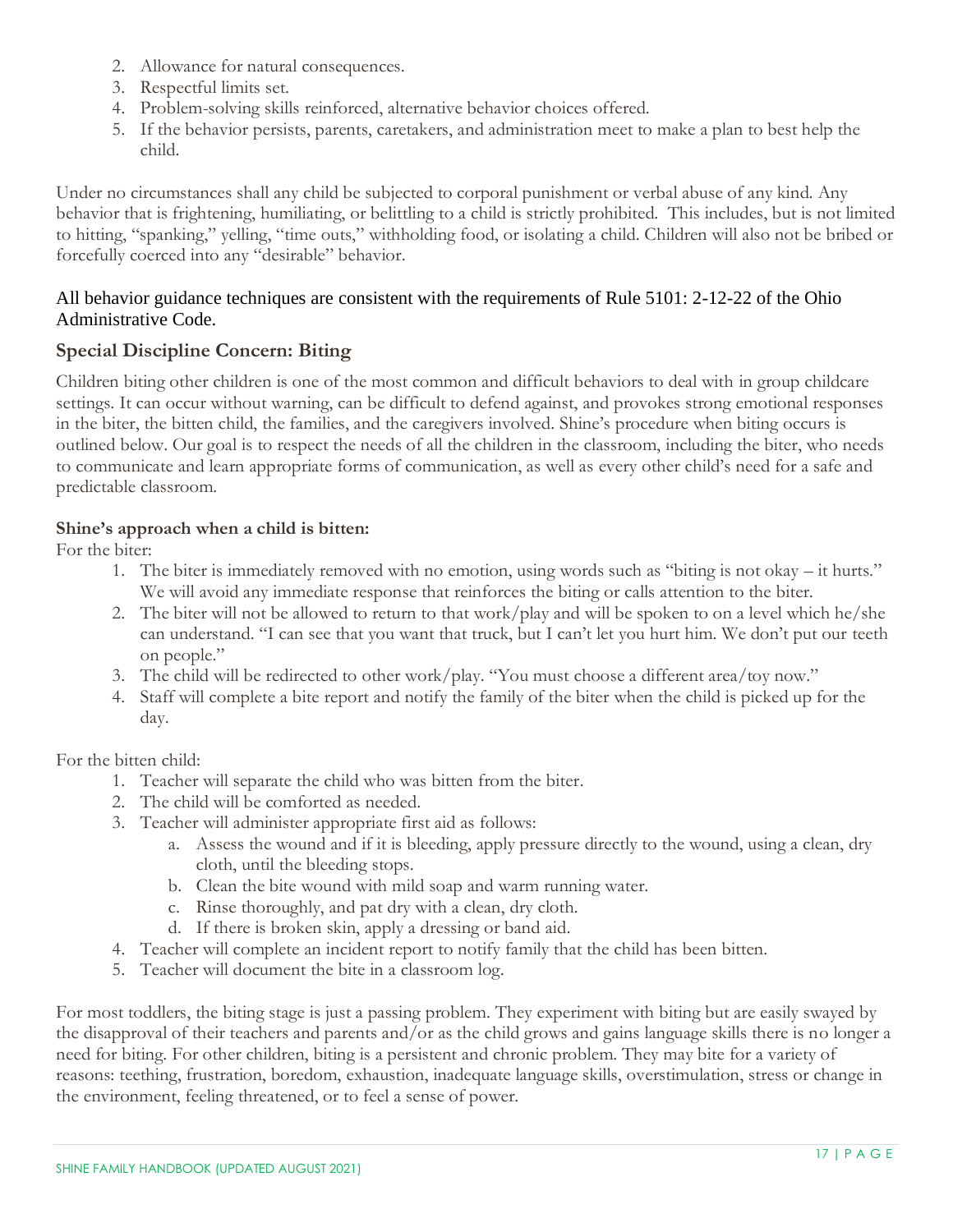#### **When biting continues:**

If a child continues to bite despite the above actions taken, Shine will take the following steps, typically in this order.

- 1. Classroom teacher(s) will meet with the director on a routine basis for advice, support and strategy planning.
- 2. Staff will chart every occurrence, including attempted bites, and indicate location, time, participants, behaviors, and circumstances.
- 3. A 2-bites per day rule will be instituted, meaning if a child bites more than once in a day (including all attempted bites, even if they are forestalled by teacher, other child, or clothing), the child will be sent home for the day. Parents will receive a letter regarding this policy and that they will need to pick the child up immediately after the second incident in a day.
- 4. If there is a pattern in biting behavior, a supplemental staff member will be used in the classroom during the riskiest times of the day (e.g., during transitions or diaper changing times).
- 5. The director or administrator will "shadow" children who indicate a tendency to bite for further insight into the problem.
- 6. A meeting will be scheduled with the parents of the biter to develop a joint strategy for change and a written plan of action. Follow-up meetings or telephone conversations will be conducted as needed.
- 7. Parents will be informed that the biting child may have to be removed from the center.
- 8. If it is deemed in the best interest of the child, center, and other children, the parents will receive a written letter informing them that the child must leave Shine for the duration of the biting stage.

# <span id="page-18-0"></span>**Special Discipline Concern: Rough Housing/Play Fighting**

Preschoolers sometimes engage in fighting as a form of play. This sometimes looks like children choosing to play the part of the "bad guys." Sometimes children attempt to hit, hurt, push, or tackle each other, or sometimes they are simply chasing each other or using words to describe how they might hurt each other. This is all developmentally appropriate and expected play, but not all of it is allowed, and sometimes a teacher must make a judgment call regarding what will or will not be allowed in a given moment. The following are guidelines Shine teachers use.

1. The children may not purposely hurt each other at school. Children may not push, tackle, or hurt or attempt to hurt each other at Shine, and children who choose to play this way will be removed from the situation. A common phrase teachers use in preschool is, "This is not a fighting school."

(If a child seems particularly interested in fighting, it is recommended that the parent enroll the child in a class that would be a good outlet for this interest, where they can learn skills in a place that is intended for that use, such as a martial arts class.)

- 2. Talking about hurting others in a way that is serious, specific, and hurtful is not appropriate for school. This would be language that is obviously not play and done in anger or meant to intimidate another child.
	- a. Teachers reinforce the idea that we won't let anyone hurt anyone else.
	- b. Sometimes preschoolers repeat something they've heard on a TV show, at a playground, from a big cousin or neighbor, and they're testing to see what kind of reaction they can get from adults or other children. Teachers do not overreact to hurtful language, but instead calmly respond, "We don't let anyone hurt anyone at school, so that is not appropriate."
	- c. If a child continues to talk about hurting others, they'll simply be removed from the area to sit or walk with a teacher until they're ready to speak kindly.
- 3. With rules 1 and 2 in mind, we do allow children to play "good guys" and "bad guys" or other forms of playfighting outside. Play is an opportunity for children to process what they are exposed to in life in a safe way & place. As long as everyone who is playing is willingly doing so, then play fighting is developmentally appropriate and healthy.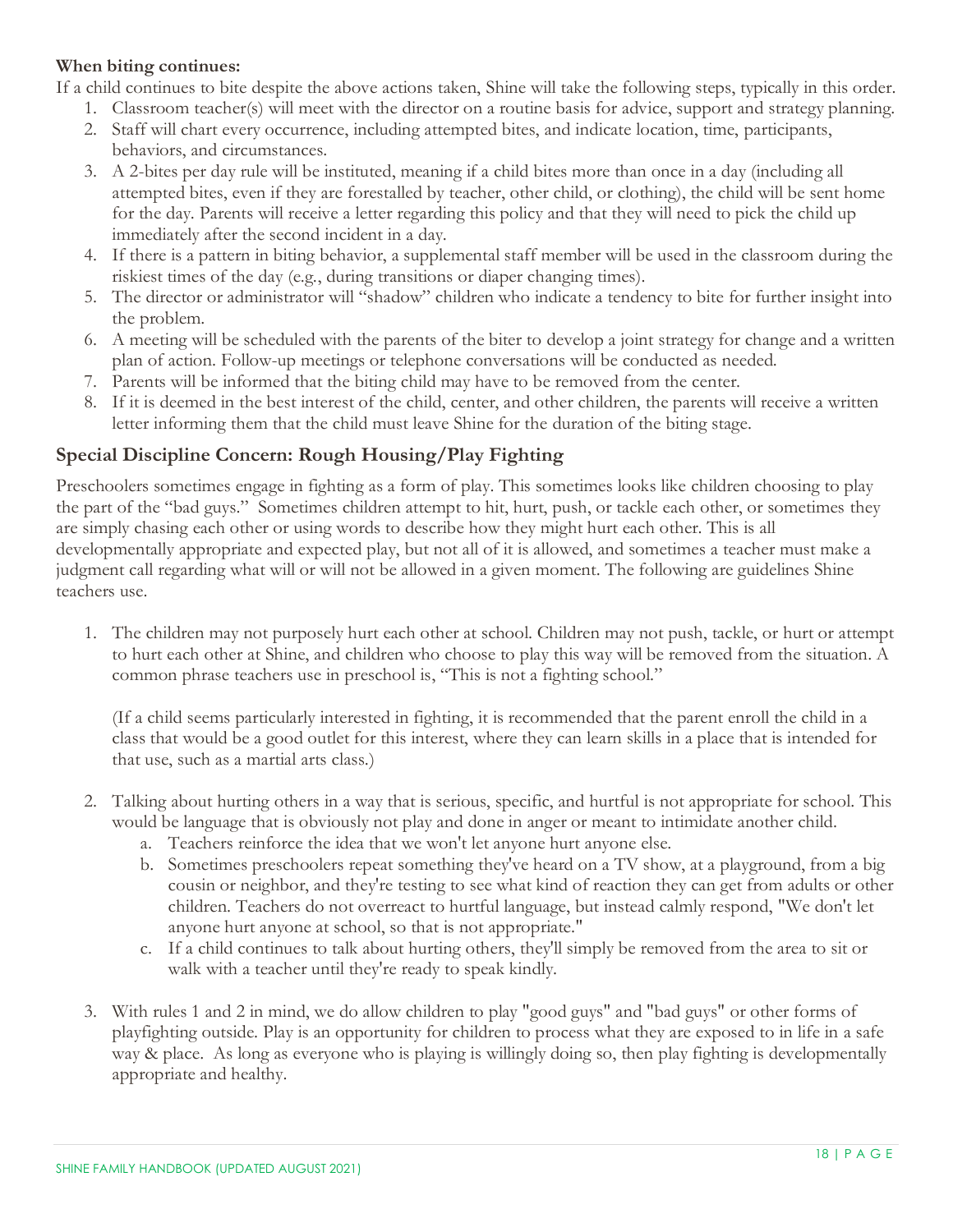The teacher must ask him/herself the following questions when deciding whether or not to break up "bad guy" play:

- Is everyone involved a willing participant who has given consent to play?
- Is anyone getting hurt? Is someone purposely trying to hurt someone else?
- Is anyone actually being scared or intimidated? Is the language specific and hurtful or is it playful and generic?
- Does everyone seem to understand this is a game?

# <span id="page-19-0"></span>Parent Participation

Communication is the key to a positive partnership between parents/guardians and teachers, and we value the relationships we nurture with each child and his or her family members.

# <span id="page-19-1"></span>**Parent Involvement**

We encourage parent participation and communication in the following ways:

- Daily communication with parents/guardians at pick-up and drop-off
- Messaging through the Brightwheel App
- Parent participation days (Mother's Day, Father's Day, Saturday School, etc.)
- Classroom visits –can be scheduled upon request (depending on current COVID-19 guidelines)
- Informal meetings at parent or teacher request
- Parent-teacher conferences twice per year
- Final Friday Packets include newsletters, lesson plans, and menu for following month
- Volunteer opportunities (Seasonal Volunteer Workdays)

## <span id="page-19-2"></span>**Parent Concerns**

If there is a specific issue regarding their child's care or anything else related to the child care center, parents or guardians are asked to immediately communicate directly with teachers or administrative staff. No problem or confusion is too small, and we highly encourage open communication. When discussing a concern, parents are asked to use discretion in deciding who is the appropriate resource (immediate teacher or administrator) and in regard to what should be discussed in front of children. An assistant administrator or director is on-site at Shine during the school days. A conference may also be set up outside these hours at a mutually agreeable time. Parents may reach the administrator in person, via the center phone (513-541-0400), or via email [\(contact@shine](mailto:contact@shine-childcare.org)[childcare.org\)](mailto:contact@shine-childcare.org) to arrange a meeting.

If parents/guardians feel they are struggling with their child(ren) at home, they are encouraged to seek assistance from us. Shine would like to be a supportive resource for entire families.

# <span id="page-19-3"></span>Child Health

## <span id="page-19-4"></span>**Food & Nutrition Philosophy**

Serving healthy, nutritious, child-friendly food is a core part of our holistic approach. Meals are homemade on-site by our cook, and ingredients are organic and local whenever possible. We also grow food in our gardens and continue to expand our garden's variety each year. Added sugar is minimized and candy and desserts are never served. Shine provides morning snack (approx. 9:30 a.m.), lunch (approx. 12:00 p.m.), and afternoon snack (approx. 3:00 p.m.) each day. Infant feeding schedules will be dictated by individual needs. Monthly menus are posted online and given out to parents in advance each month.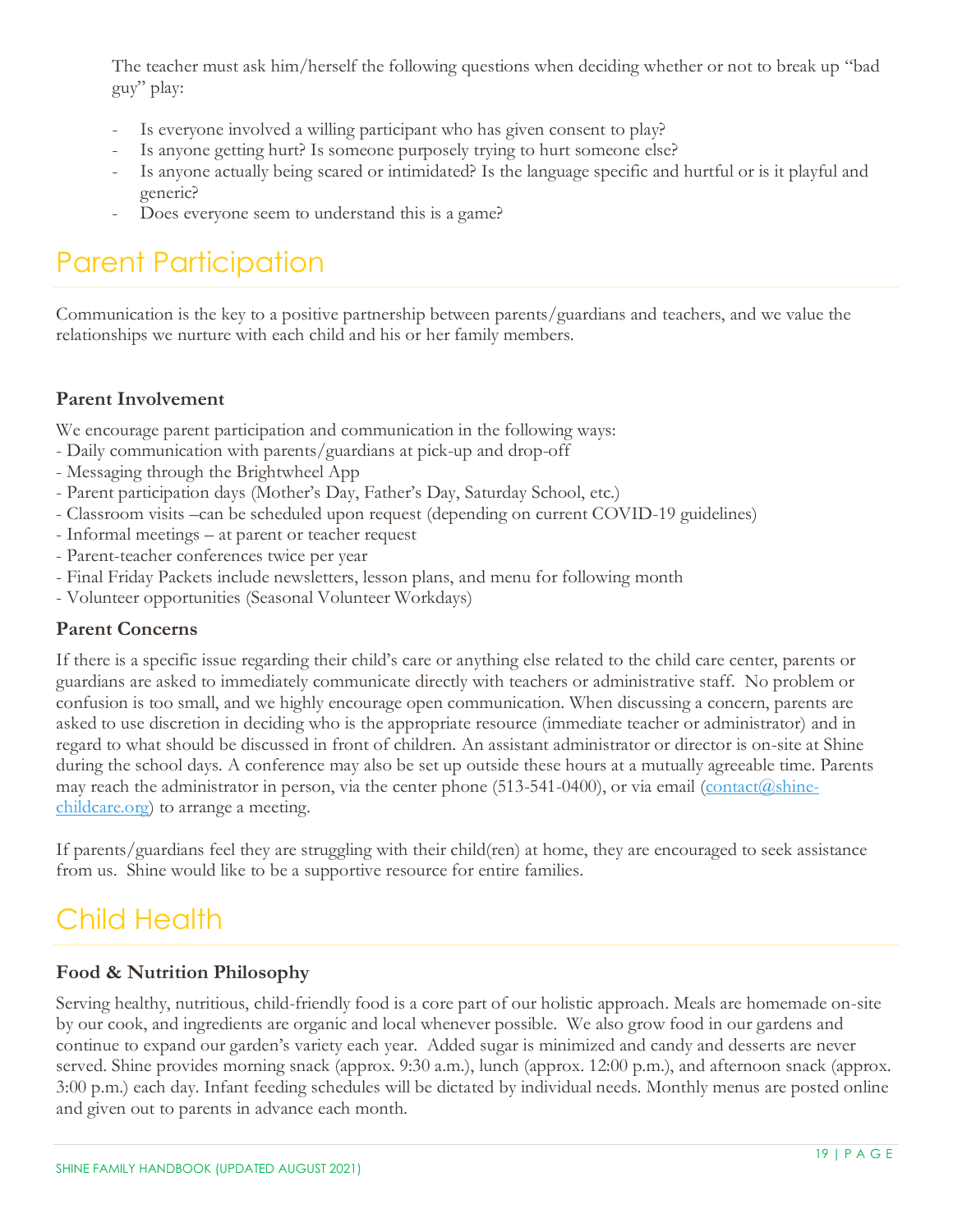One of Shine's core values is a holistic approach to the care we provide. Food is a key component to whole-child wellness. This shows up first in the menu offerings for our lunch and daily snacks. We use very minimally processed foods and focus on scratch cooking using whole-food ingredients. It is our goal to encourage students to develop the knowledge and attitudes necessary to choose and enjoy healthy nutrition. To this end, we do not serve condiments such as ketchup and syrup that mask the taste of real foods.

When making menu choices we keep in mind that food equals mood. One of the biggest culprits of mood irregularity, in young children in particular, is marked blood sugar irregularity. It is normal for blood sugar to fluctuate over the course of the day; however, extremes brought on by high sugar intake are shown to lead to meltdowns and sluggishness. We aim to set our classrooms up for successful play and learning by serving foods with very little or no added sugar. This can be difficult and has inspired us to ditch many store-bought options in lieu of making items in-house. We focus on healthy fats, strictly avoid artificial food dyes, and use organic ingredients almost exclusively.

Another way our commitment to food shows up at Shine is in our garden. In this outdoor classroom, we focus on tuning into seasonal rhythms. Our students are involved in each step of the process starting with planting seeds. They water and watch their plantings sprout and grow, learn what ripe looks like, and when it's appropriate to harvest. Routine cooking and prep activities allow them to taste the fruits of their work while engaging all their senses as they smell, pour, listen, and stir. As one season ends and another begins, we practice saving seeds to plant again when the time is right.

At meal times each class sits as a community. Each child is given the choice of "a little" or "a lot" of each food, honoring their individual preferences and respecting their ability to consent. If a child would not like to try a food, they are encouraged but not forced. This builds confidence, agency, and decision-making skills through practice, which proves to them that they are able to and can make the best choice for themselves. Mealtime becomes a communal event that brings us together as individuals to chat about our experiences, preferences, and plans for the day. It is our wish that the experiences that we offer around food will contribute to an understanding of the impact our food choices have on our health, the environment, and our community.

# <span id="page-20-0"></span>**Food Supplements/Modified Diets/Allergies**

Parents should speak with the administrator for more details regarding food supplements, special diets, and allergies. Some food substitutions may require a form signed by a physician (Form JFS 01217).

# <span id="page-20-1"></span>**Management of Illness**

Shine Child Care provides children with a clean and healthy environment. However, children do become ill from time to time. We observe all children as they enter the program to quickly assess their general health. **Parents should not bring a sick child to the center**. It is advised to plan ahead and have a back-up plan in place in case your child becomes ill. The child should stay home until all cold symptoms resolve (with the exception of a clear, runny nose ONLY). The child should stay home as long as they have exclusionary symptoms even if they have tested negative for COVID. If illness symptoms develop over the course of a day, parents will be called to come pick up their child

A child with any of the following symptoms should not come to school:

- **Temperature above 100 degrees F (under arm). May return after 24 hours fever free.**
- **Yellow or green mucus**
- **Clear, runny nose with an additional symptom (e.g., diarrhea, cough, sneezing, etc.)**
- Diarrhea (two or more abnormally loose stools within a 12-hour period)
- Severe coughing (causing the child to become red in the face or to make a whooping sound)
- Difficult or rapid breathing
- Yellowish skin or eyes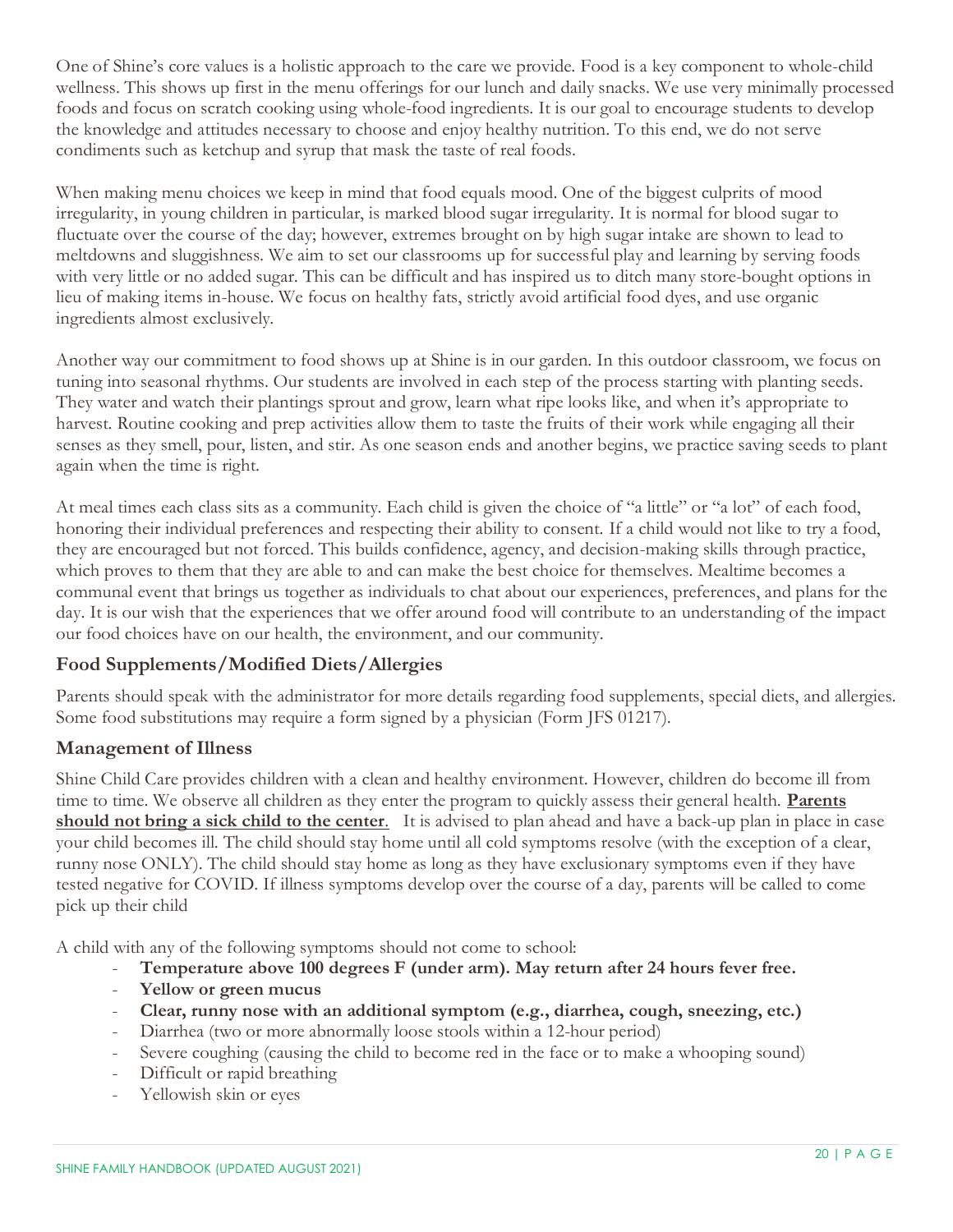- Redness of the eye or eyelid, thick and purulent (pus) discharge, matted eyelashes, burning, itching or eye pain.
- Untreated skin patches, unusual spots or rashes (other than diaper rash)
- Unusually dark urine or grey or white stools
- Stiff neck with an elevated temperature
- Evidence of untreated lice, scabies, or other parasitic infestation
- Vomiting more than once or when accompanied by any other sign of illness
- Sore throat or difficulty swallowing
- Listlessness
- Complaints of severe pain
- The child does not feel well enough to participate in basic, regular daily routines (complaining or crying of symptoms, obvious discomfort and inability to participate)

Any child demonstrating signs of illness listed above at Shine will be isolated and their parents/guardians will be notified. A pick-up person should immediately come to retrieve the child. Anytime a child is isolated they will be kept within sight and hearing of a staff member. The cot and any linens used will be washed and disinfected before being used again. When a child has been exposed to a communicable illness, Shine will send communicable disease notices as needed. (COVID-19 is included in the list of applicable communicable diseases.) If there is a COVID-19 diagnosis, Shine will work with the local health officials to determine appropriate next steps, including whether an extended closure is needed to stop or slow further spread of COVID-19. Quarantine recommendations may be updated in Fall 2021 based on current data and official recommendations at that time.

Sick children will be readmitted to the center after at least 24 hours free of fever and other symptoms. Children diagnosed with COVID-19 may need to stay home for an extended period and/or require a doctor's note to return to care.

## <span id="page-21-0"></span>**Vaccination Requirements**

All children must have a signed medical form with immunization record attached on file at Shine by the first day of care. The medical form and immunization record must be updated annually to maintain enrollment. If the child's immunization status is not aligned with 5104.014 of the Ohio Revised Code, the parents are required to check and sign a box on the medical form. The parent must also include either a note from their doctor on why the vaccine is medically contraindicated for the child or a letter explaining the reasons for declining the vaccination.

## <span id="page-21-1"></span>**Medication Procedures**

Shine staff members may not administer prescription medication. The **only** exception to this rule is emergency medication (such as an epi-pen or emergency-use inhaler) that we may keep on hand with written permission from a doctor. Children should not be sent to school with medication, nor should any medications be left in the classroom. All emergency medication must be out of reach of children. If a child receives medication before school (e.g., pain medication for teething pain) please make sure the child's caregiver is aware of any medication the child is receiving.

# <span id="page-21-2"></span>Emergency Procedures

## <span id="page-21-3"></span>**General Emergency**

The center has several written and practiced policies regarding emergency procedures. In order to prepare for such situations, regular drills (fire, tornado, & lockdown) are run with staff and children. Drill documentation is posted in the hallway outside the office.

#### <span id="page-21-4"></span>**Transportation in Emergency**

In the case of an emergency that requires hospital care, Shine employees will not transport children. We will call for an ambulance to transport the child. Parents must grant consent for EMS transportation upon enrollment.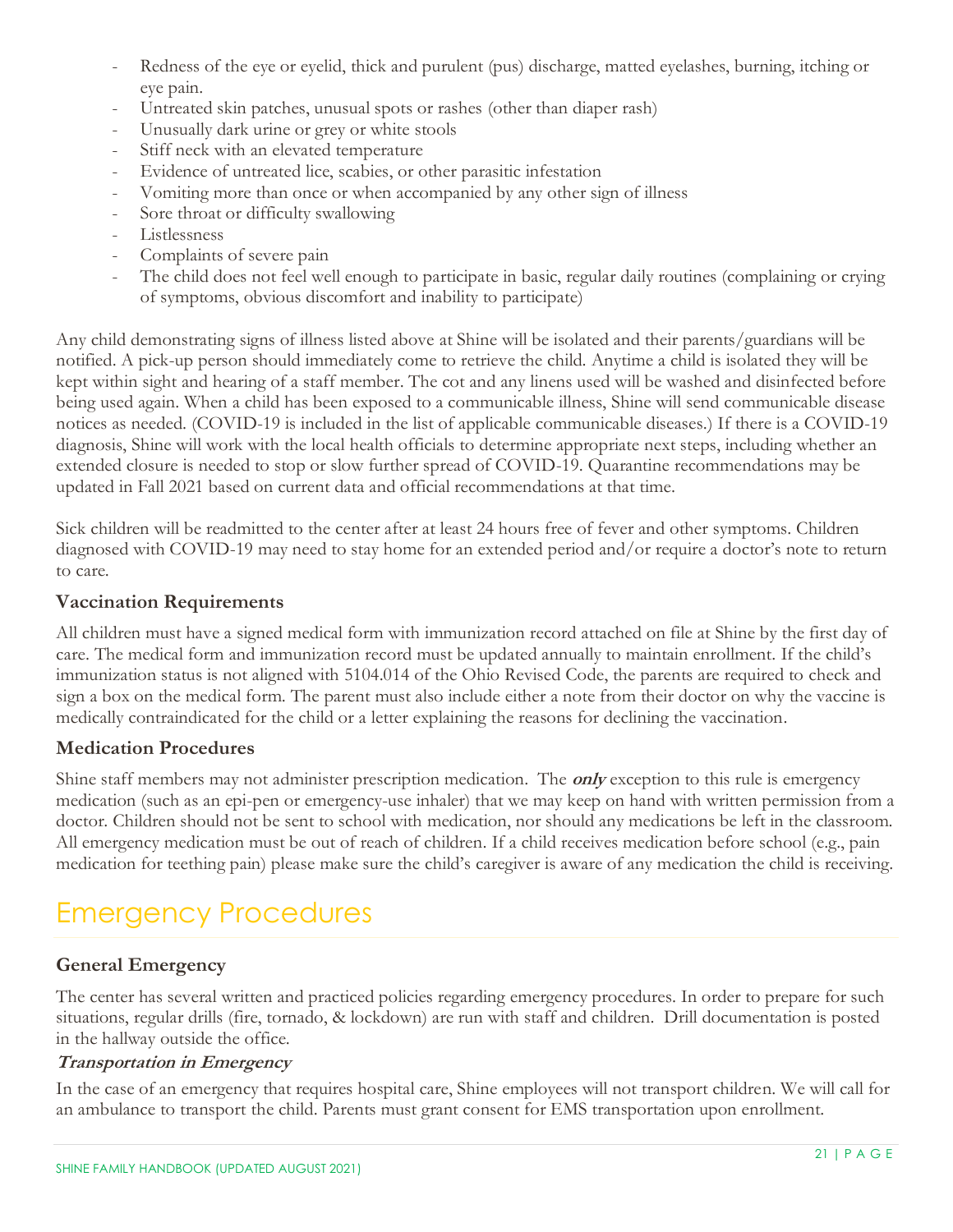# <span id="page-22-0"></span>**Accident or Injury**

Staff members are trained in First Aid, Communicable Diseases, CPR, and Child Abuse prevention. In the case of a minor accident/injury, staff will administer basic first aid and TLC. If the injury/illness is urgent, first aid will be administered and the parents will be contacted immediately to assist in deciding an appropriate course of action. If any injury/illness is serious or life threatening, the EMS will be contacted, parents will be notified, and a staff member will accompany the child to the hospital with all available health records. Staff may not transport children in their vehicles. Only parents or EMS will transport.

## <span id="page-22-1"></span>**Reporting**

An incident/injury report will be completed and given to the person picking up the child on the day of the incident/injury if any of the following occur: the child has an illness, accident, or injury which requires first aid; the child receives a bump or blow to the head; the child has to be transported by emergency squad; or an unusual or unexpected event occurs which jeopardizes the safety of the child.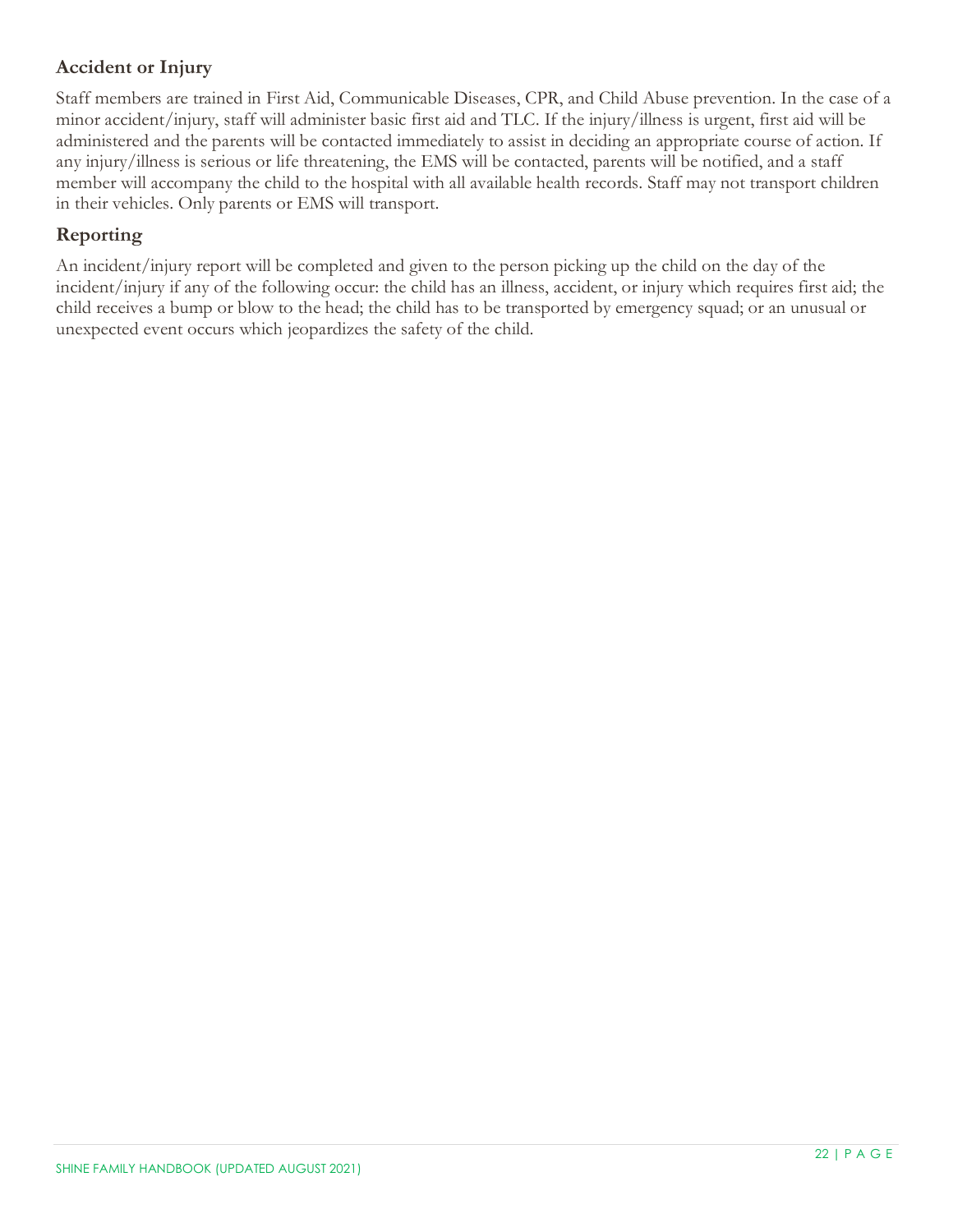# <span id="page-23-1"></span><span id="page-23-0"></span>**Appendix A: Pricing for 2021/2022**



# Pricing Sheet: August 2021 - July 2022

| <b>Infant Care (1:3 ratio)</b>   | <b>Daily Cost</b> | <b>Yearly Tuition</b> | <b>Monthly Payment</b> |
|----------------------------------|-------------------|-----------------------|------------------------|
| Fulltime (Monday through Friday) | \$80              | \$17,832              | \$1,486                |
| Monday, Tuesday, & Wednesday     | \$82              | \$10,656              | \$888                  |
| Thursday & Friday                | \$82              | \$7,620               | \$635                  |
| <b>Toddler Care (1:3 ratio)</b>  | Daily Cost        | <b>Yearly Tuition</b> | <b>Monthly Payment</b> |
| Fulltime (Monday through Friday) | \$80              | \$17,832              | \$1,486                |
| Monday, Tuesday, & Wednesday     | \$82              | \$10,656              | \$888                  |
| Thursday & Friday                | \$82              | \$7,620               | \$635                  |
| Preschool (1:6 ratio)            | <b>Daily Cost</b> | <b>Yearly Tuition</b> | <b>Monthly Payment</b> |
| Fulltime (Monday through Friday) | \$70              | \$15,600              | \$1,300                |
| Monday, Tuesday, & Wednesday     | \$72              | \$9,360               | \$780                  |
| Thursday, & Friday               | \$72              | \$6,696               | \$558                  |

Tuition is a yearly cost broken down into 12 equal monthly payments for convenience. Tuition is due on the 1st, considered late after the 5th, and is the same amount each month, regardless of holidays or if your child is out for vacation or illness. Cash, check, or online bank transfer are acceptable forms of payment. Checks should be addressed to Shine Nurture Center or Shine Child Care. For children that start mid-year, the first month's tuition will be pro-rated based on the daily cost. The registration fee is \$150/child or \$200/family. The re-registration fee (for children who disenroll and return later) is \$50. There is no registration fee from one year to the next for families who stay enrolled. Shine reserves the right to close or halt the program at any time. Monthly tuition may be used to cover up to 10 days (2 weeks) of closure (for any reason) per school year and there will be no reimbursement for closures of 10 days or less. Tuition includes full-day care, 2 healthy snacks, and a healthy, homemade lunch each day for all children who are able to eat solid food. (Pricing does NOT include items such as bottles or formula, pureed foods, diapers, wipes, clothing, outdoor gear, or diaper cream.) Shine does provide sunscreen and bug spray in the summer months. The sibling discount is 15% for the youngest child in each family. There is a \$20 fee for any returned checks or NSF bank transfers. Consistently late pick-up or late tuition payments are cause for dismissal from the program.